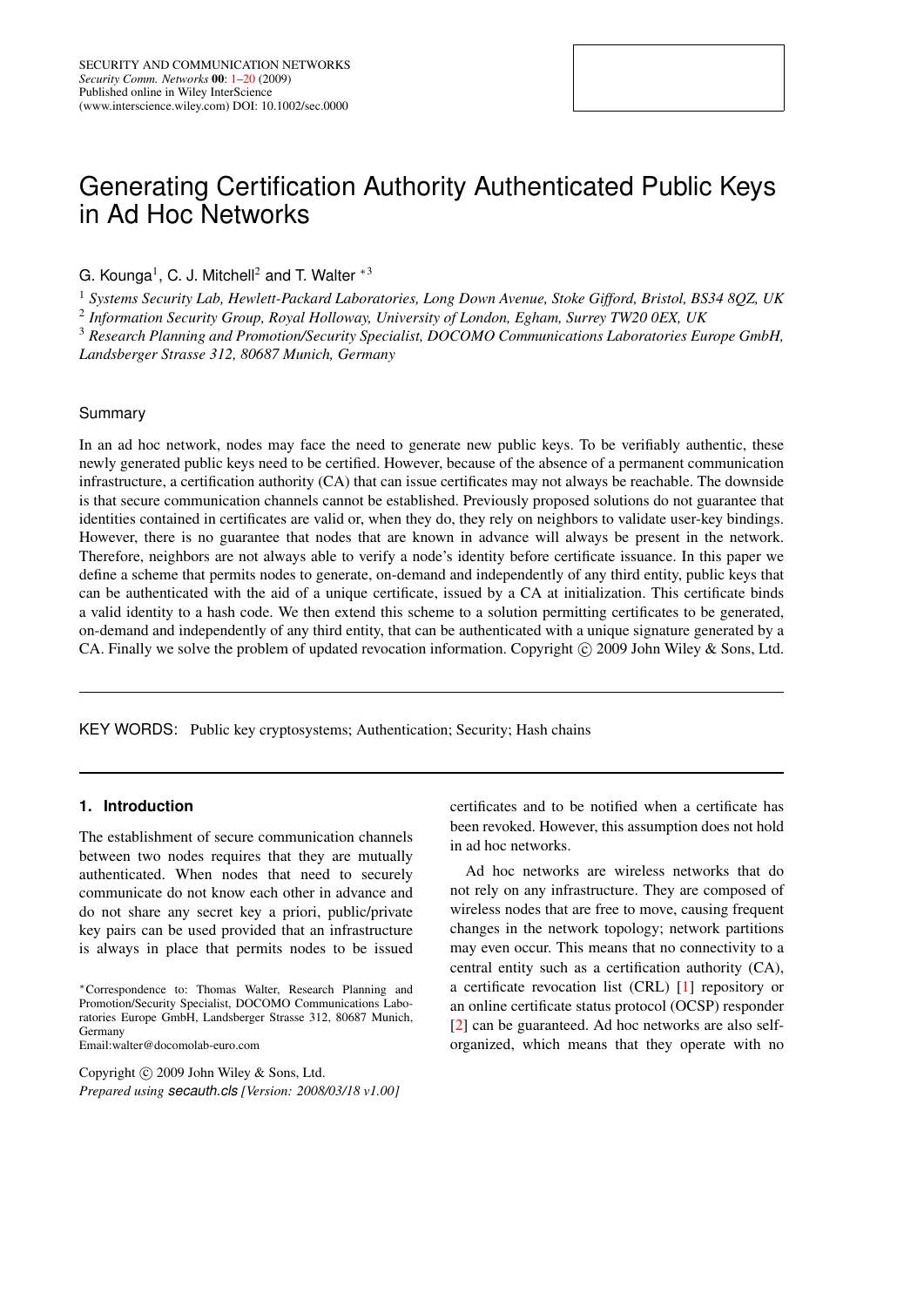central administrative authority. As a result, no part of the network is dedicated to providing any specific services. Therefore, the security services provided by dedicated entities such as CAs, CRL repositories and OCSP responders must be provided by the nodes themselves.

- ∙ *Identity verification:* Nodes must be able to verify by themselves that an entity that requests a certificate for a given identity is the legitimate owner of that identity. This task is traditionally done by a CA. However, in an ad hoc network it is not guaranteed that a CA is always reachable. Further, there is no guarantee that only nodes are present in the ad network whose identity is known in advance, since no authority responsible for network membership is always reachable [\[3\]](#page-18-2). Hence, in ad hoc networks, it is almost impossible to guarantee that nodes can always generate certificates that permit the establishment of secure communication channels with the desired entity.
- ∙ *Certificate revocation:* Nodes must be able to determine whether a certificate has been revoked or not, i.e. whether or not a certificate still represents a valid binding between an identifier and a public key. This action should be possible even when no node is present in the network that has current information regarding the revocation status of a certificate. Without any means of determining the revocation status of a certificate, nodes in ad hoc networks can never be sure whether they are interacting with the intended entity or with an attacker that is using a certificate that was previously revoked in an unreachable part of the ad hoc network or in another network.
- ∙ *Node compromise:* Finally, since nodes in ad hoc networks are mobile devices, they are less physically protected than 'non-mobile devices' that can be kept in locked areas [\[4\]](#page-18-3). This can permit an attacker to compromise a public/private key pair stored on the node by simply gaining control over that node.

## 1.1. Contributions of the paper

In this paper we adopt an incremental approach to the definition of a solution that permits nodes in ad hoc networks to generate, on-demand, multiple public/private key pairs and certificates without relying on their neighbors and without having to generate and store in advance all the keys and

Copyright  $\odot$  2009 John Wiley & Sons, Ltd. *Prepared using secauth.cls*

certificates they may use in the future. Instead, our solution relies on a unique certificate that is issued by a CA at initialization, and that proves the authenticity of all public keys that are generated later. The initial certificate does not contain a public key. It binds a node's identity, verified by a CA in the fixed network at initialization, to a hash code value. Then, when a node is active in an ad hoc network, it generates a public key whose authenticity can be checked by verifying that it is correctly linked to the hash code contained in the certificate. Only the node that was issued a certificate by the CA at initialization is able to generate a valid public/private key pair that is correctly linked to the certified hash code. The solution relies on a novel scheme that permits the verifiable binding of multiple public/private key pairs to a single hash code, which existing solutions do not permit — see Section [5.](#page-11-0) The defined solution also solves the revocation problem existing in ad hoc networks by using public/private key pairs with a short lifetime. Finally, our solution avoids attackers accessing public/private key pairs stored on nodes with no physical protection and with no secure hardware such as tamper-resistant hardware. This is achieved by relying on interactions with users to generate key pairs.

#### 1.2. Outline of the paper

The paper is organized as follows. In Section [2,](#page-1-0) we identify the problems that our solution must solve, and we define the requirements that it must fulfil. In Section [3](#page-2-0) we use an incremental approach to the definition of our solution. A first solution is proposed in Section [3.1](#page-3-0) that is improved in Sections [3.2](#page-4-0) and [3.3.](#page-4-1) Finally in Section [3.4,](#page-5-0) a solution is defined that fulfils all the requirements defined in Section [2.](#page-1-0) In Section [4,](#page-6-0) we illustrate how our solution supports the provisioning of security services. We then extend our solution to permit certificates to be generated whose authenticity can be checked with a unique signature generated in advance by a CA. We discuss related work in Section [5,](#page-11-0) evaluate the performance of our scheme in Section [6](#page-15-0) and conclude the paper in Section [7.](#page-17-0)

## <span id="page-1-0"></span>**2. Problem statement**

#### 2.1. Proposed Approach

Considering the properties of ad hoc networks as described in the previous section, our goal is to define a scheme that permits nodes to generate, on-demand,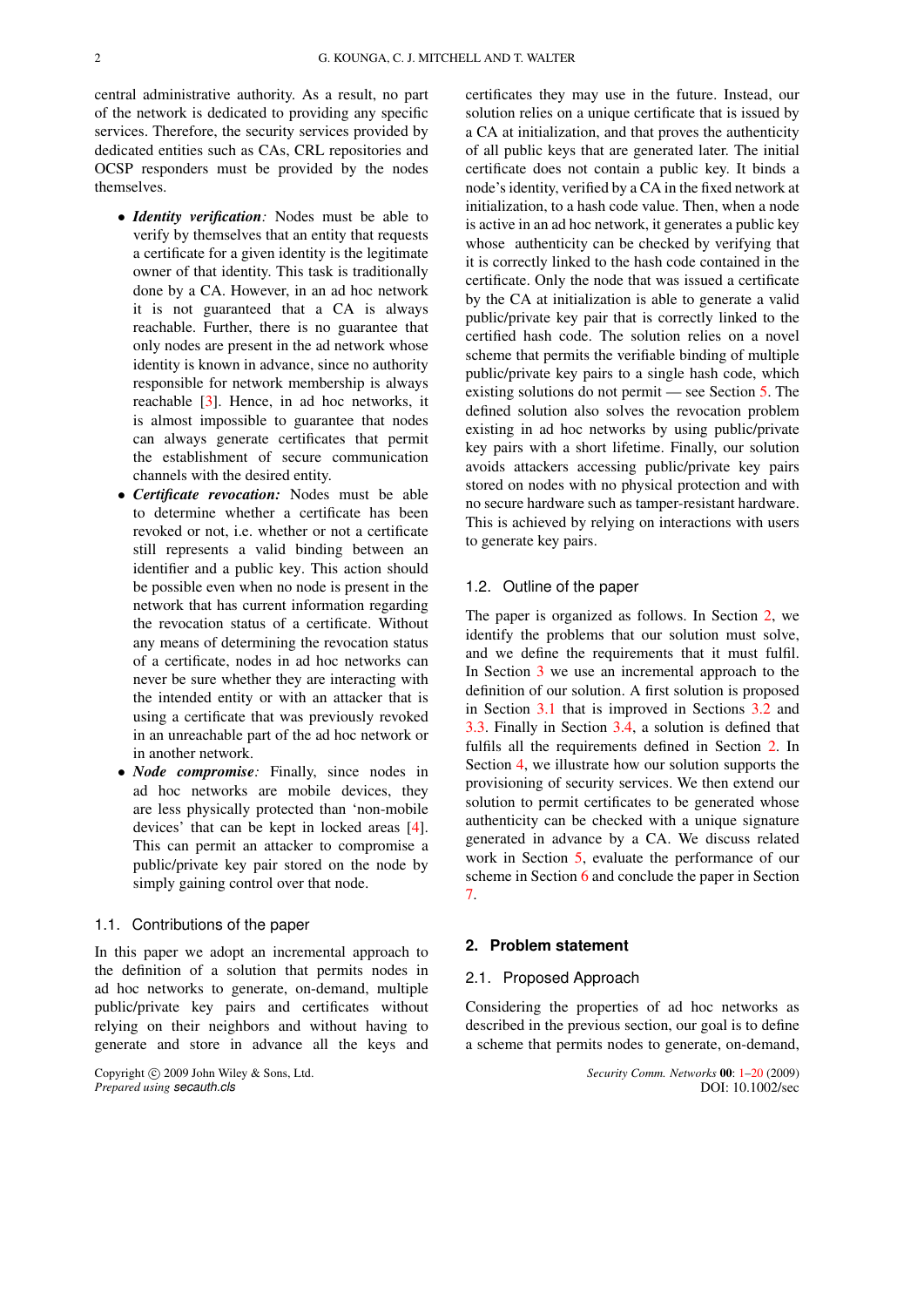a series of public/private key pairs whose authenticity can be checked using a single certificate, issued in advance by a CA — throughout this paper we refer to this problem as (\*).

To achieve the above, identity verification of nodes is done once by a CA from a fixed network during an initialization phase. After successful identity verification the CA issues a certificate to the node. Subsequently, nodes do not need to interact with the CA or any third entity in order to generate or validate public keys. The latter differentiates our solution from the previously proposed ones that run the identityproving process in the fixed network as well. But, in these previous solutions nodes must access a third party, that can send updated revocation status information, in order to be able to validate public keys. However, as already discussed, such an entity is not always reachable. To handle revocation, our solution employs key pairs that are only valid for a short period of time. As is detailed in the main part of the paper, only the legitimate owner of a certificate is able to generate a valid key pair that is correctly bound to that certificate during its validity period. Because key pairs become automatically invalid after a short time (the shorter, the better), there is no need to distribute revocation information. Finally, nodes do not store any secret value, such as a passphrase or private key. Instead, private keys are generated after users have entered their passphrase, and the passphrase is immediately erased. The private key is also immediately erased after it has been used. This approach protects all devices against node compromise, even with no tamper-resistant hardware.

#### 2.2. Issues to solve

Of course, if the key pairs are all pre-generated, and all the public keys are contained in the single certificate, then problem (\*) would be solved. However, this would mean that the certificate could become very large, and would also impose a serious storage overhead on nodes. Moreover, in such a scheme, when a node is compromised, all the pre-generated public/private keys are readily usable. Thus, our goal is to generate a single certificate of regular size that proves the authenticity of a sequence of public keys.

One partial solution to this problem (due to Weimerskirch and Westhoff [\[5\]](#page-18-4)) exploits the properties of oneway hash chains. The hash codes in a one-way hash chain are uniquely bound to a single 'final' hash code by a cryptographic (one-way) hash function. When this 'final' hash code is signed by a CA, hash codes in the chain are uniquely bound to that signature. In the Weimerskirch-Westhoff scheme, hash codes in the hash chain are treated as secret keys. Only the node that was issued the certificate can generate a key that is correctly linked to the hash code and signature. This solution allows nodes in ad hoc networks to prove the authenticity of public keys by disclosing keys from their one-way hash chains. However, this approach is subject to replay attacks — see Section [5.](#page-11-0)

If one-way hash chains were composed of public/private key pairs, and if use of a public key involved proving knowledge of the corresponding private key, then an attacker would not be able to build a successful attack by replaying a public key. Nodes would be able to prove the authenticity of their generated public key by proving that it is correctly linked to the hash code contained in their certificate. However, as they are currently defined, one-way hash chains do not permit the verifiable binding of public/private key pairs to a single hash code. We propose a scheme that overcomes this problem and that permits the generation of one-way hash chains of public/private keys which have similar properties to 'traditional' one-way hash chains [\[5,](#page-18-4) [6,](#page-18-5) [7\]](#page-18-6). These public/private key pairs are suitable for providing security services such as confidentiality, authentication, integrity, etc.

## <span id="page-2-1"></span>2.3. Requirements

The one-way hash chain scheme to be defined must fulfil the following requirements:

- ∙ It must uniquely link a series of public/private key pairs using a cryptographic hash function.
- ∙ These key pairs must be suitable for use with a discrete logarithm-based public key cryptosystem.
- ∙ It must be computationally infeasible to find key pairs that precede others in the chain.
- ∙ It must be possible to verify that a public key is linked to the last generated element of the chain by applying a cryptographic hash function the right number of times to a disclosed value.

## <span id="page-2-0"></span>**3. Generating a one-way hash chain of public/private key pairs**

In Section [3.1](#page-3-0) we first propose a very simple scheme designed to meet the requirements defined in Section [2.3.](#page-2-1) This scheme is incrementally improved in Sections [3.2](#page-4-0) and [3.3.](#page-4-1) Finally, we define a hash

Copyright  $\odot$  2009 John Wiley & Sons, Ltd. *Prepared using secauth.cls*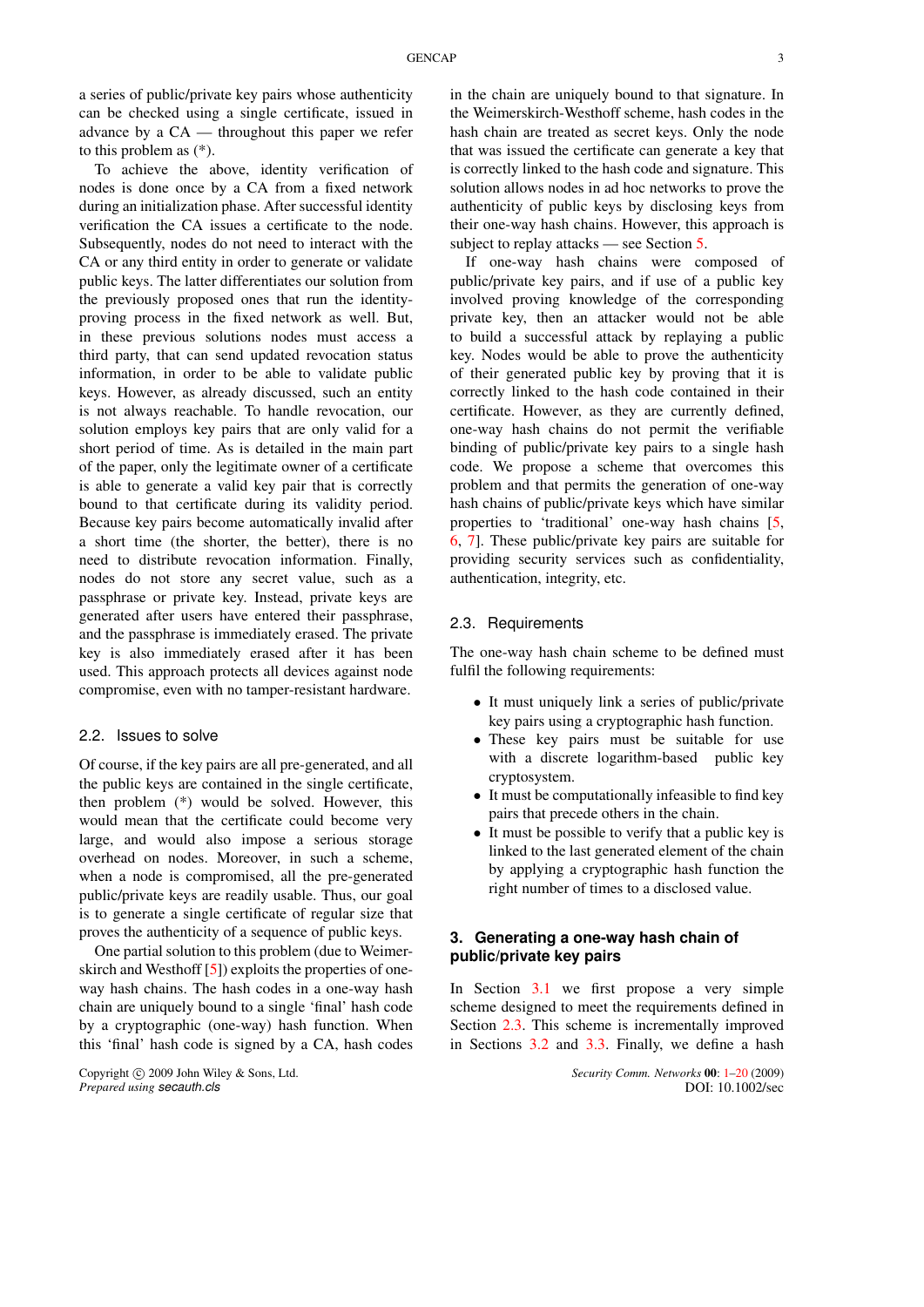chain scheme that fulfils all the defined requirements and does not possess the limitations of the previously described schemes.

#### <span id="page-3-0"></span>3.1. A very simple scheme

#### *3.1.1. Specification*

We start by proposing a very simple scheme inspired by the original work of Merkle on hashtrees [\[8\]](#page-18-7). Prior to use of the scheme, certain system parameters need to be agreed by all parties, as follows.

- $G = (G,^*)$  is a finite cyclic group of order q (for some large q,  $q \in G$  is a generator of  $\mathcal{G}$ , and we assume that computing discrete logarithms in  $\mathcal G$ with respect to  $q$  is computationally infeasible. For example,  $G$  might be a large multiplicative subgroup of  $Z_p^*$  for some large prime p, where q is a large prime dividing  $p - 1$ ; alternatively  $\mathcal G$ could be the group of points on an elliptic curve (usually written additively).
- *h* is a cryptographic hash function mapping arbitrary length binary strings to strings of a fixed length  $\ell$  (where a typical value for  $\ell$  might be 224).
- f is a cryptographic (one way) hash function mapping the set  $\{0,1,\ldots,q-1\}$  onto itself. In practice,  $f$  could be derived from  $h$ .
- $m \geq 1$  is a positive integer that determines the number of key pairs available to a node.

When the scheme is initialized, a node  $A$  must first choose a secret  $s \in \{0, 1, \ldots, q-1\}$ . A generates a total of m private keys,  $K_i$ ,  $0 \le i < m$ , as

<span id="page-3-1"></span>
$$
K_i = f(s+i)
$$

where  $s + i$  is computed modulo q. The corresponding public key for  $K_i$  is simply  $g^{K_i}$  (where here, as throughout, we use multiplicative notation as a shorthand for the group operation). The proving node A, i.e. the node that is to be authenticated, then generates the check value  $v$  as

$$
v = h(h(g^{K_0})||h(g^{K_1})|| \cdots ||h(g^{K_{m-1}}))
$$

where  $g^{K_i}$  is converted to a bit string (by some means) prior to applying  $h$ , and here, as throughout, ∣∣ represents the concatenation operation.

Finally,  $v$  is included in a certificate signed by some CA. Before proceeding, note that initializing the scheme potentially involves a significant amount of computation, especially if  $m$  is large. This might be a major obstacle for very limited devices. However, we observe that these computations could be carried out for  $A$  at the time of distribution of a device, e.g. by the same CA that generates the certificate containing  $v$ .

A now stores the certificate, and also the values  $h(g^{K_i})$ ,  $0 \leq i < m$ . A also securely maintains the secret s. This can be based on a password or passphrase that is not stored by  $A$ , but is instead entered into A whenever a private key  $K_i$  needs to be generated, for some *i*.

During time interval  $T_i$ ,  $0 \le i \le m$ , A can use private key  $K_i = f(s + i)$  and the corresponding public key  $g^{K_i}$ . To enable the verifying node B, i.e. the node that authenticates  $A$ , to verify this public key, the proving node  $A$  sends it the values:

- $\bullet$   $g^{K_i},$ •  $h(g^{K_j}), 0 \leq j < m, j \neq i$ , and
- $\bullet$  the certificate containing  $v$ .

B computes  $h(g^{K_i})$ , and combines it with the other hash values supplied by  $A$  to compute:

$$
v^* = h(h(g^{K_0})||h(g^{K_1})||\cdots||h(g^{K_{m-1}})).
$$

 $v = v^*$ .

and finally checks that

## *3.1.2. Properties*

This scheme has the following desirable properties:

- A only needs to retain a single secret value, s.
- ∙ The certificate only needs to contains a single  $\ell$ -bit hash code,  $v$ .
- Knowledge of one public key  $g^{K_i}$  (and the information required to verify it) does not reveal any information about the other public keys.
- Knowledge of one private key  $K_i$  does not reveal any information about the other private keys.
- Finally, although  $A$  needs to have access to the values:

$$
h(g^{K_0}), h(g^{K_1}), \ldots, h(g^{K_{m-1}}),
$$

these do not need to be kept securely, since they are public values. Even if they are corrupted, there is no threat to the security of the system, (just loss of service).

Copyright  $\circled{c}$  2009 John Wiley & Sons, Ltd. *Prepared using secauth.cls*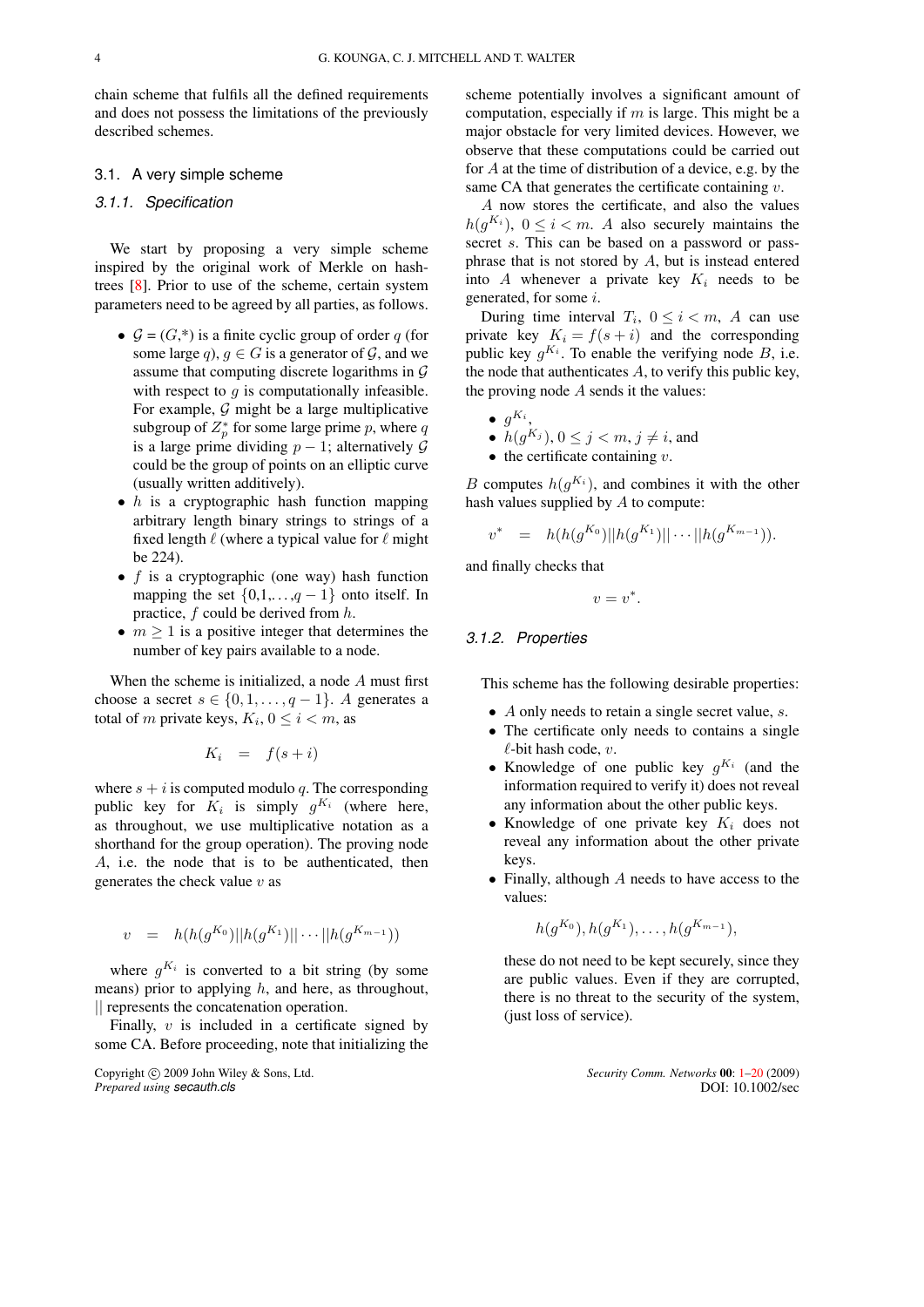#### *3.1.3. Limitations*

We note certain disadvantages of the simple scheme. In particular we note that, whenever a proving node wishes to allow a verifying node to have access to a verified public key, it is necessary to send  $m - 1$ hash codes from  $A$  to  $B$ . For large  $m$  this could be a significant communications overhead. We therefore propose, in the next section, a scheme which operates in a very similar way to the current scheme, except that the communications requirement is significantly reduced.

## <span id="page-4-0"></span>3.2. An improved simple scheme

#### *3.2.1. Specification*

In this scheme the system parameters are precisely as before, as is the method of generating private and public keys. The only difference is in the method used to generate the check-value  $v$ . For simplicity of presentation we suppose  $m = 2^r$  for some integer r. We then compute  $v$  using a Merkle hash-tree [\[8\]](#page-18-7).

That is, we compute a binary tree of hash codes as follows.

- Let  $H_{0,i} = h(g^{K_i}), \quad 0 \leq i \leq 2^r 1 (= m 1)$ 1).
- For every  $k, 1 \leq k \leq r$ , let:

$$
H_{k,i} = h(H_{k-1,2i}||H_{k-1,2i+1})
$$
  
for  $0 \le i < 2^{r-k}$ .  
• Finally, let

$$
v = H_{r,0}.
$$

A then stores: (a) a certificate containing  $v$  (as before), and (b) the entire tree of hash codes  $H_{i,j}$  (of which there are  $2^{r} + 2^{r-1} + \cdots + 2^{0} = 2^{r+1} - 1 =$  $2m - 1$ ). To enable B to verify any one public key, A sends the appropriate set of  $r$  hash codes (together with the certificate containing  $v$ ).

#### *3.2.2. Properties*

 $for$ 

The modified scheme now reduces the communications cost from  $m$  hash codes to  $\log_2(m)$ hash codes. The only disadvantage is that it doubles the storage requirement for  $A$ .

Copyright  $\odot$  2009 John Wiley & Sons, Ltd. *Prepared using secauth.cls*

#### *3.2.3. Limitations*

The schemes we have so far described have one common problem, namely the requirement to store  $m$ (or nearly  $2m$ )  $\ell$ -bit hash codes. If m is large, say  $m =$  $2^{20}$ , and  $\ell = 256$ , then this would require the proving node to store around 30 Megabytes of information. This could be a major disadvantage if the proving node has limited storage. We therefore define, in the next section, a scheme that does not require the proving node to store  $m$  (or nearly  $2m$ )  $\ell$ -bit hash codes.

#### <span id="page-4-1"></span>3.3. An exponentiation-based scheme

#### *3.3.1. Specification*

The system parameters are the same as in the previous two schemes. However, the key pairs and the check-value are derived differently, and one additional public parameter, which could be a system parameter, is required (if it is not a system parameter it could be included in  $A$ 's certificate). This is a value  $t \in \{2, 3, \ldots, q-1\}$  with the property that  $t$ has large multiplicative order modulo  $q$ . This could, for example, be arranged by choosing  $q$  prime, and letting  $t$  be a primitive element modulo  $q$ . There are also implementation advantages in choosing a small  $t$ , e.g.  $t = 2$ .

When the scheme is initialized  $A$  chooses a secret  $s \in \{0, 1, \ldots, q-1\}$ . A then generates the check value  $v$  as

$$
v = h(g^{st^m})
$$

and  $v$  is included in a certificate signed by some CA.

Subsequently, in time interval  $T_i$ ,  $0 \le i \le m$ , A uses as private key  $st^{m-1-i}$ , and as corresponding public key  $g^{st^{m-1-i}}$ . To enable a verifying node to obtain a verified copy of the public key,  $A$  sends  $B$ :

\n- $$
g^{st^{m-1-i}}
$$
, and
\n- the certificate containing  $v$ .
\n

 $B$  is assumed to know  $i$  (because it is time-dependent) and can then compute

$$
v^* = (g^{st^{m-1-i}})^{t^{i+1}} = g^{st^m}.
$$

Finally, *B* checks that  $v = h(v^*)$ .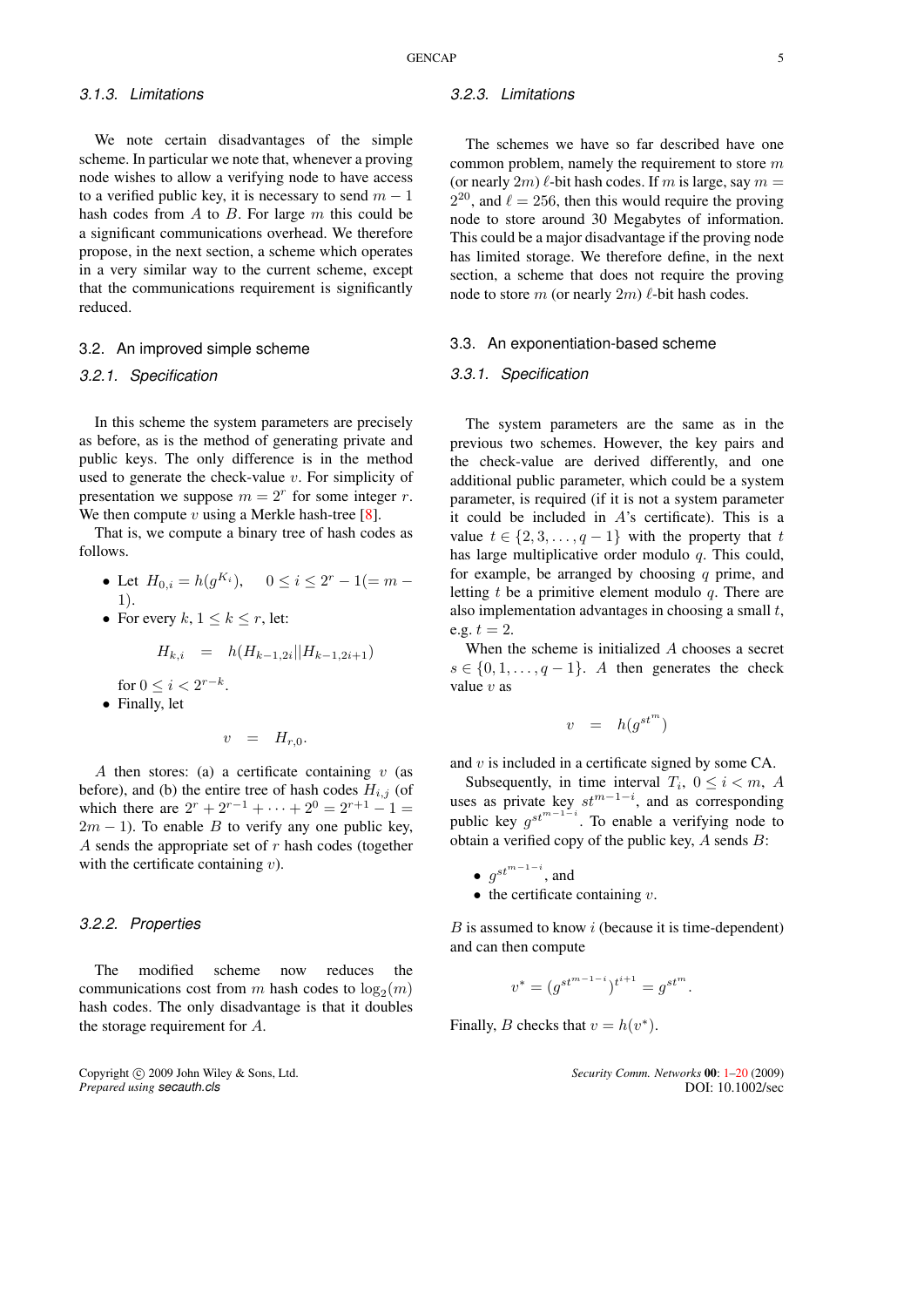<span id="page-5-1"></span>

Fig. 1. Generation of the check value  $v$ 

<span id="page-5-2"></span>

Fig. 2. Generation of the private key  $K_{m-1-i}$ 

## *3.3.2. Properties*

This scheme has the following desirable properties:

- A only needs to retain a single secret value, s.
- ∙ The certificate only needs to contains a single  $\ell$ -bit hash code,  $v$ .
- Knowledge of one public key  $g^{st^{m-1-i}}$  does not reveal any information about future public keys.
- $\bullet$  *A* only needs to send to *B* a public key and a certificate.

#### *3.3.3. Limitations*

It is important to observe that some desirable properties have been lost. First, the public/private key pairs are not linked by a cryptographic hash function. Second, knowledge of one private key is sufficient to determine all the other private keys. The scheme we consider in the next section avoids this problem.

#### <span id="page-5-0"></span>3.4. A hash chain scheme

#### *3.4.1. Specification*

The system parameters are the same as in the previous scheme. However, the key pairs and the check-value are derived differently.

When the scheme is initialized,  $A$  chooses a secret  $s \in \{0, 1, \ldots, q-1\}$  $s \in \{0, 1, \ldots, q-1\}$  $s \in \{0, 1, \ldots, q-1\}$ . As shown in Figure 1, A then generates the check value  $v$  as:

$$
v = h(g^{\prod_{j=0}^{m} f^{j}(s)}).
$$
 (1)

The value  $v$  is included in a certificate signed by a CA.

Subsequently, as shown in Figure [2,](#page-5-2) in time interval  $T_i$ ,  $0 \le i < m$ , A uses as private key  $K_{m-1-i}$ , generated as follows:

<span id="page-5-3"></span>
$$
K_{m-1-i} = \prod_{j=0}^{m-i-1} f^j(s) \tag{2}
$$

and as corresponding public key  $g^{K_{m-1-i}}$ .

To enable  $B$  to obtain a verified copy of the public key  $g^{K_w}$ , A sends to B:

*Security Comm. Networks* 00: [1](#page-0-0)[–20](#page-18-0) (2009) DOI: 10.1002/sec

Copyright  $\odot$  2009 John Wiley & Sons, Ltd. *Prepared using secauth.cls*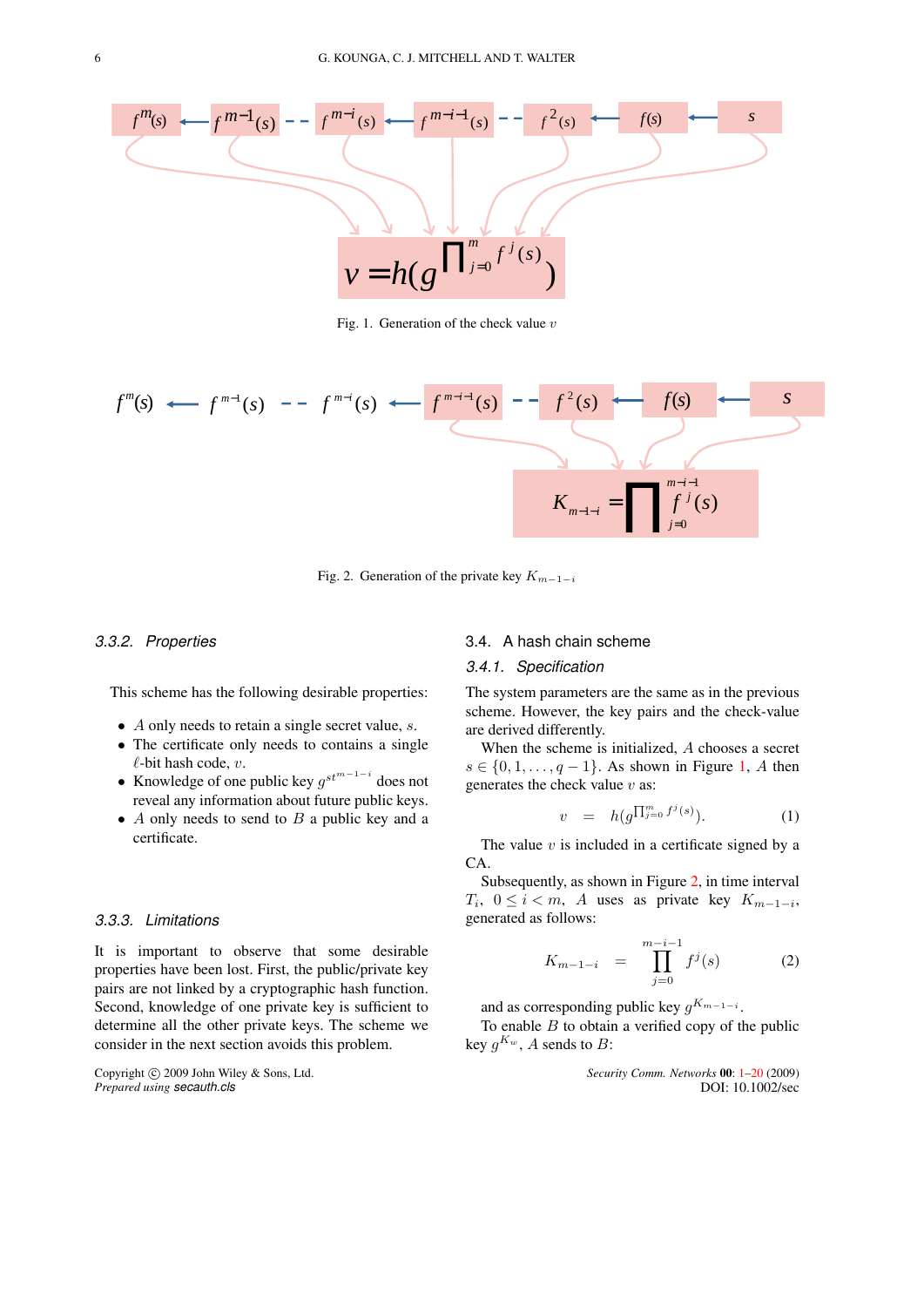- $\bullet$   $g^{K_w},$
- $f^{w+1}(s)$ , and
- $\bullet$  the certificate containing  $v$ .

 $B$  is assumed to know  $w$  (because it is timedependent) and can then compute

<span id="page-6-1"></span>
$$
f^j(s), \ \ w+1 \le j \le m.
$$

Using these values and, as shown in Figure  $3, B$  $3, B$ then computes  $v^*$ :

$$
v^* = (g^{K_w})\Pi_{j=w+1}^m f^j(s)
$$
  
=  $g\Pi_{j=0}^w f^j(s)\Pi_{j=w+1}^m f^j(s)$   
=  $g\Pi_{j=0}^m f^j(s)$ . (3)

Finally, *B* checks that  $v = h(v^*)$ .

#### *3.4.2. Properties*

This scheme has the following desirable properties:

- $\bullet$  *A* only needs to retain a single secret value, *s*.
- ∙ The certificate only needs to contains a single  $\ell$ -bit hash code,  $v$ .
- Knowledge of one private key  $K_i$  does not on its own reveal any information about the other private keys.
- Knowledge of one public key  $g^{K_w}$  does not reveal any information about future public keys.
- $A$  only needs to send to  $B$  a public key and a certificate.

Finally note that certain optimizations in the public key verification process are possible if the verifying node caches a trusted copy of a past public key of the proving node.

Note that all except the exponentiation-based scheme comply with the requirements defined in Section  $2.3$  — see Table [II.](#page-20-0) However, the hash chain scheme combines advantages of all the other schemes, without having their shortcomings — see Tables [I](#page-20-1) and [III.](#page-21-0) Therefore, this scheme is the preferred solution and is used in the remainder of the paper. Its inherent computational complexity is studied in Section [6.](#page-15-0)

### <span id="page-6-0"></span>**4. Use case**

We now present a use case for the hash chain solution of the previous section. We show how nodes can use the scheme to generate public keys that can be authenticated with a unique certificate issued by a CA.

We also propose a solution that permits the generation of certificates whose authenticity can be verified by checking a signature that was generated by the CA at network initialization.

## 4.1. Registering in the fixed network

As explained in [\[9\]](#page-18-8), before issuing certificates for use in providing entity authentication or key establishment, a CA must first run an identity-proving process during which the identity of the certificate requester is verified. In ad hoc networks, we cannot assume that an administration authority will be present that can run the identity-proving process. Hence, in our solution, certificates are issued by a CA situated in the fixed network — see Figure  $4(a)$ . This CA may, for example, be the network provider which a principal registers with in order to have his communications conveyed through a fixed network. The registration process at a network provider often requires principals to present valid paper credentials. These credentials can be used by the network provider to authenticate a principal prior to generating a certificate. The detailed authentication process is as follows.

When a node  $A$  is in the fixed network, it contacts a CA in order to synchronize its clock, and obtain a reliable copy of the system parameters, as defined in Section [3.1,](#page-3-0) and  $K_{CA}$ , the CA's public key. The CA sends the same parameters to all the entities that request them. When A receives these parameters, it chooses a secret key  $s$ . Note that  $s$  is not stored by A; instead, it is generated from a strong passphrase. Then  $A$  generates the check value  $v$ , as defined in [\(1\)](#page-3-1).

A then sends its identity  $ID_A$ , the check value  $v$  and the hash code  $f^{m+1}(s)$  to the CA, in order to obtain a certificate that binds these values. The CA next verifies that  $A$  really owns  $ID_A$  and that no certificate has been issued that already contains v and  $f^{m+1}(s)$ . If all the verifications succeed, then CA sends to  $A$  the certificate  $Cert_A$ :

$$
[ID_A, v, f^{m+1}(s), t_0, L, nb\_keys]_{K_{CA}^{-1}}
$$
 (4)

where  $t_0$  is the issue time of the certificate,  $L$  is an integer that may be specified by  $A$  in the certificate request or by the CA,  $nb\_keys$  are as defined in Section [4.4](#page-9-0) below, and  $\left[\dots\right]_{K_{CA}^{-1}}$  denotes a signature generated by the CA using its private key  $K_{CA}^{-1}$ . Once A has received its certificate it does not need to access the CA again.

 $A$  divides time into intervals of equal length  $L$ . Each interval is assigned a key that is generated as defined

Copyright  $\odot$  2009 John Wiley & Sons, Ltd. *Prepared using secauth.cls*

*Security Comm. Networks* 00: [1](#page-0-0)[–20](#page-18-0) (2009) DOI: 10.1002/sec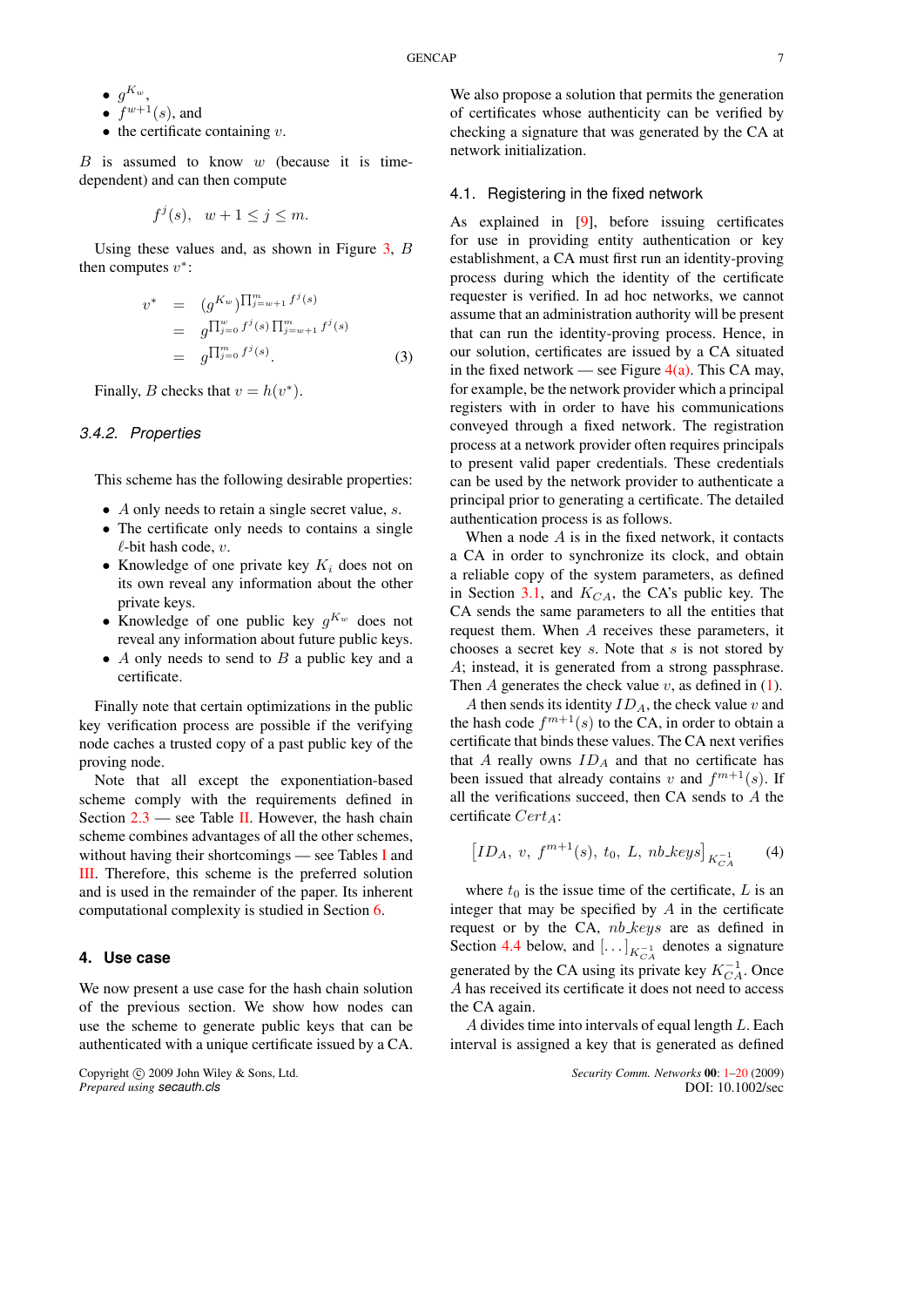<span id="page-7-0"></span>

Fig. 3. Generation of  $v^*$ 

<span id="page-7-1"></span>

Fig. 4. From registration to entity authentication

in [\(2\)](#page-5-3). The mapping between keys and time intervals is shown diagrammatically in Figure [5.](#page-8-0)

Copyright  $\odot$  2009 John Wiley & Sons, Ltd. *Prepared using secauth.cls*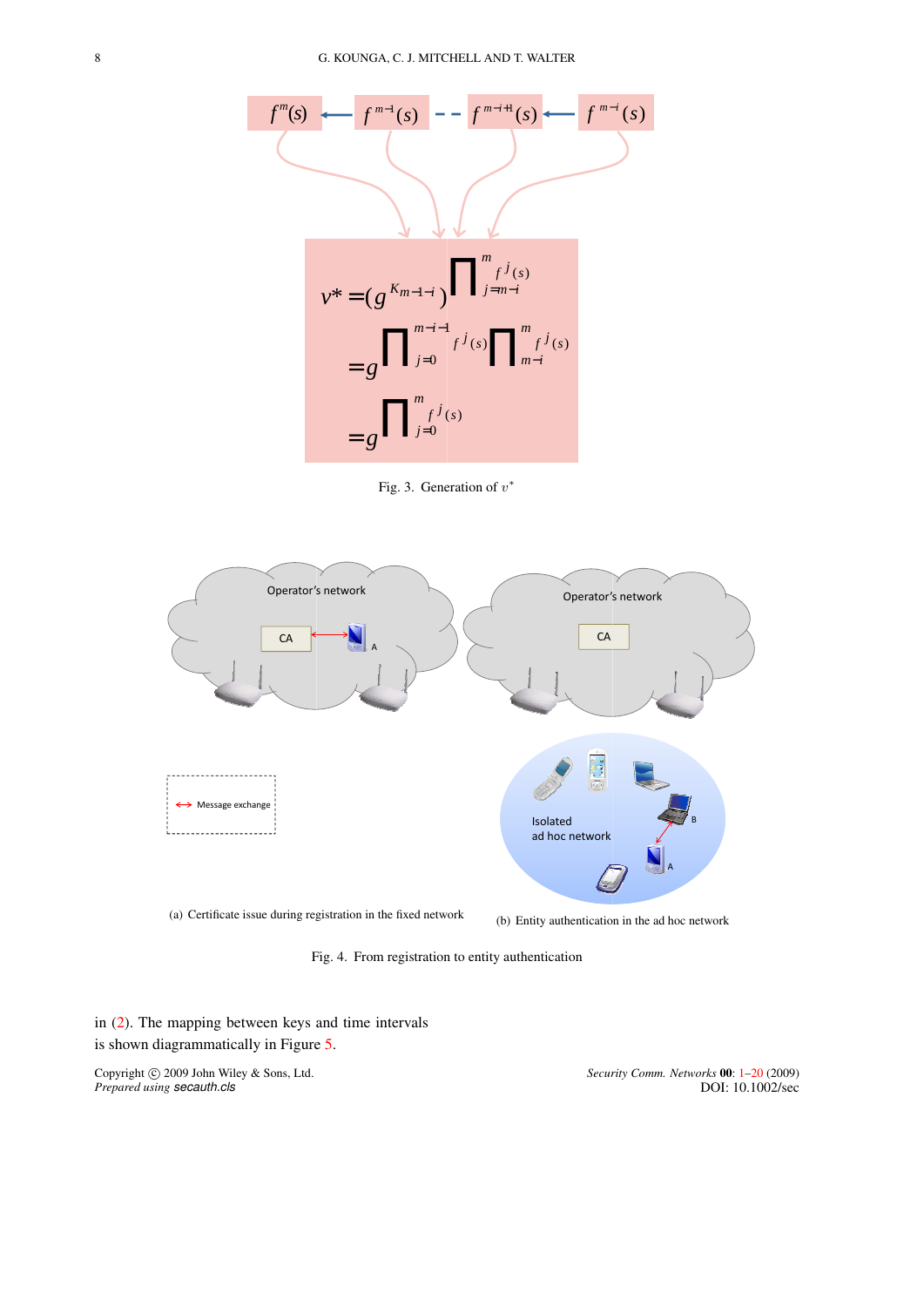GENCAP 9

<span id="page-8-0"></span>
$$
K_{m-1}
$$
  
\n
$$
K_{m-2}
$$
  
\n
$$
K_{m-1-i}
$$
  
\n
$$
T_0
$$
  
\n
$$
T_1
$$
  
\n
$$
t = 2L
$$
  
\n
$$
t = iL
$$
  
\n
$$
T_i
$$
  
\n
$$
t = (i+1)L
$$
  
\n
$$
t = (i+1)L
$$

Fig. 5. Mapping between private keys and time intervals

## 4.2. Establishing secure communication channels in ad hoc networks

During time interval  $T_i$ ,  $0 \le i < m$ , i.e. between times  $t = iL$  and  $t = (i + 1)L$ , A can be authenticated by  $B$  and both can establish an authenticated session key with each other using the protocol we now describe.  $A$ first sends  $B$ :

$$
\bullet \ \ g^{K_w},
$$

• 
$$
f^{w+1}(s)
$$
, and

 $\bullet$  Cert<sub>A</sub>.

When it receives these values,  $B$  first verifies the CA's signature on  $Cert_A$ . If it is valid, B determines i from its local time, the value of  $L$  in the certificate, and the issue time of  $Cert_A$ . B then verifies that  $f^{w+1}(s)$ belongs to the same one-way hash chain as  $f^{m+1}(s)$ . If so,  $B$  generates  $v^*$ , as described in Section [3.4](#page-5-0) by [\(3\)](#page-6-1). Finally, B checks whether  $v = h(v^*)$ . If the verifications are successful, B knows that  $g^{K_w}$  was generated by the entity that was issued the certificate  $Cert_A$  by the CA.  $B$  now sends its currently valid public key  $g^{K_y}$  to A. A can verify the validity of B's key using the same method as just described. After  $A$ has validated  $g^{K_y}$ , A and B will share the following authenticated Diffie-Hellman session key  $SK$ :

$$
SK = (g^{K_w})^{K_y}
$$
  
= 
$$
(g^{K_y})^{K_w}
$$
  
= 
$$
g^{K_w K_y}.
$$

 $SK$  can be used by A and B to derive shared secret session keys for mutual authentication, confidentiality, integrity, etc. The message exchange used to establish  $SK$  is summarized in Figure [6.](#page-8-1) A does not store  $SK$ and  $K_w$  but generates them when they have to be used and erases them after they have been used. Only  $g^{K_y}$ is stored by A during time interval  $T_i$ . When  $T_i$  is elapsed  $g^{K_y}$  becomes invalid and can be erased by A.

The scheme can also be used with an asymmetric cryptosystem to support public key encryption and digital signature.  $A$  and  $B$  may negotiate the

<span id="page-8-1"></span>node A node B  $Cert_B$ ,  $g^{K_y}$  $\text{Cert}_{A}$ ,  $g^{K_w}$ 

Fig. 6. Messages exchanged by  $A$  and  $B$  to establish the authenticated session key  $SK$ 

cryptosystem to be used when they exchange their public values.

The information  $g^{K_w}$  and  $f^{w+1}(s)$  released by A during the time interval  $T_i$  does not permit an attacker to establish an authenticated session key with  $B$  or to impersonate  $A$ . To do so, the attacker would need to discover  $K_w$  from  $g^{K_w}$  during the interval  $T_i$  (of length  $L$ ). However, this is computationally infeasible [\[10\]](#page-18-9). Moreover, since only  $A$ , that knows the correct passphrase, can generate  $s$ , only  $\vec{A}$  can establish a valid session key  $SK$  with  $B$  during time interval  $T_i$ .

#### <span id="page-8-2"></span>4.3. Generating certificates in ad hoc networks

The scheme defined in Section [3.4](#page-5-0) requires nodes to generate new key pairs during each time interval. This may not be convenient when, for instance, a secure exchange is expected to last longer than one time interval. To deal with that case, we now define a solution that permits nodes to generate public key certificates with a very short lifetime that, nevertheless, last longer than one time interval. This solution is designed for situations where a node  $A$ knows or is able to evaluate how long a secure exchange with a node  $B$  will last. Therefore, node

Copyright  $\odot$  2009 John Wiley & Sons, Ltd. *Prepared using secauth.cls*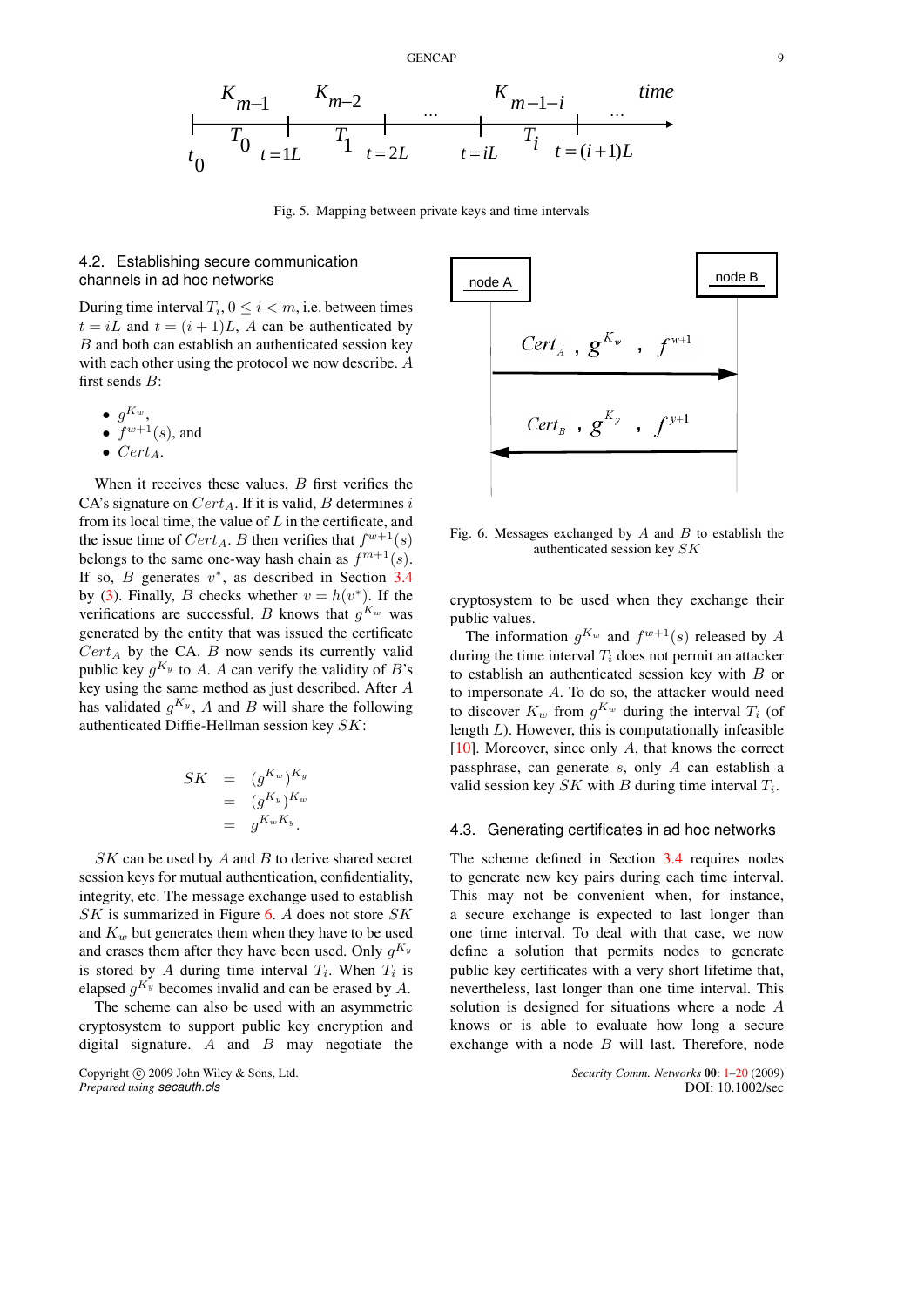A is able to specify in its certificate an expiry time that restricts the validity of that certificates to the suitable time period.  $A$  can also reduce the use of that certificate to a specific context by, for instance, adding in the certificate a field containing  $B$ 's identity. That way,  $B$  automatically considers that  $A$ 's certificate is invalid as soon as the secure interaction is terminated. It also makes the certificate invalid when an attacker tries to use it at node other than  $B$ . The authenticity of these certificates can be verified by checking that they are correctly linked to a signature generated by the CA at initialization. Our solution works as follows.

During time interval  $T_i$ , A generates a public/private key pair  $Pub<sub>A</sub>/Priv<sub>A</sub>$ , and also generates the certificate  $Cert2_A$  for  $Pub_A$ , with the following content:

- $[ID_A, v, f^{m+1}(s), t_0, L, nb\_keys]_{K^{-1}_{C^A}}$ , i.e. the certificate  $Cert_A$  that was issued by the CA at initialization;
- $\bullet$   $Pub_{A};$
- ∙ 𝐵*'s identity*
- ∙ *issue time*;
- ∙ *expiry time*;
- ∙ A signature generated on the previous fields using the private key  $K_{m-1-i}$  for this time interval.

The private key  $K_{m-1-i}$  used to sign  $Cert2_A$ is generated as defined in [\(2\)](#page-5-3). After signing the certificate, A deletes  $K_{m-1-i}$  and does not generate it again. This prevents any attacker from being able to generate a valid certificate.

Then, to be authenticated by  $B$ ,  $A$  sends  $Cert2_A$  along with  $g^{K_w}$  and  $f^{w+1}$  to B. If the certificates contains his identity,  $B$  then verifies that the *expiry time* has not passed and that  $[ID_A, v, f^{m+1}(s), t_0, L, nb\_keys]$  was signed by the CA. If so,  $B$  uses  $t_0$ ,  $L$  and *issue time* to determine the current time interval at  $A$ .  $B$  then checks the authenticity of  $g^{K_w}$  as described in Section [3.4](#page-5-0) using knowledge of the time interval and  $f^{w+1}$ . If the verification succeeds, then  $B$  verifies the signature generated by  $A$  on  $Cert2_A$ . Finally, if all the verifications succeed,  $B$  knows that  $Cert2_A$  was generated by the node that was issued the certificate [ID<sub>A</sub>, v,  $f^{m+1}(s)$ ,  $t_0$ , L,  $nb\text{.}keys$ ]  $_{K_{CA}^{-1}}$  by the CA. B then considers  $Pub<sub>A</sub>$  as valid. The certificate  $Cert2_A$  must be validated in  $T_i$  and can then be used until the expiry time of the certificate has passed.

In the case where A stores  $Pub<sub>A</sub>/Priv<sub>A</sub>$ , an attacker may get the knowledge of this public/private key pair. However, since  $s$  is not stored on the device, the attacker is not able to generate a new valid certificate for the key pair. Then, if  $A$  has already terminated an interaction with B, B considers  $Cert2_A$ as invalid. Therefore, the attacker cannot impersonate A. However, if A has not yet terminated an interaction with  $B$ ,  $B$  still considers  $Cert2_A$  as valid and the attacker can impersonate  $A$  at  $B$  until the expiry time of the certificate  $Cert2_A$  has passed. In this latter case, A can need to inform B that  $Cert2_A$ must be considered as invalid. To achieve this  $A$ can send a revocation statement signed with  $Priv_A$ . However, as previously discussed, the frequentlychanging topology of an ad hoc network makes that  $B$  may not receive that revocation statement. An alternative approach requires A not to store  $Priv_A$ , but to generate it when needed. As for the key  $K_{m-1-i}$ ,  $Priv_A$  should be erased immediately after it is used. As a result, an attacker is not able to learn  $Priv_A$ . Hence, an attacker is not able to impersonate  $A$ by proving ownership of the public/private key pair  $Pub<sub>A</sub>/Priv<sub>A</sub>$  to  $B$ .

It is important to note that the revocation discussion does not concern the private key  $K_{m-1-i}$  that is never stored and that is only used once to sign the certificate  $Cert2_A$ . It is also important to notice that if the key pair  $Pub<sub>A</sub>/Priv<sub>A</sub>$  is stored, our solution significantly reduces the number of nodes that need to receive a revocation statement — compared to existing solutions. It also restricts the need for revocation to the short period of time when the certificate  $Cert2_A$ is valid.

#### <span id="page-9-0"></span>4.4. Dealing with time synchronization problems

In the above schemes,  $A$ ,  $B$  and the CA must have synchronized clocks. This is achieved as part of the initialization phase, when  $A$  and  $B$  are connected to the fixed network. However, subsequently their clocks will run independently of the CA and the fixed network. Clock drift between  $A$  and  $B$ 's clocks will then mean that, when  $A$  and  $B$  are in the ad hoc network, their clocks will no longer be precisely synchronized. This can make that  $A$ 's current time interval at  $B$  is different from  $A$ 's current time interval. The previous implies that the value of  $i$ , computed by  $B$  in order to verify that the disclosed public key is properly linked to  $v$ , differs from the correct value of  $i$  that indeed permits to verify this linkage. Therefore, the authentication of  $A$  by  $B$ always fails in this case.

In order to be authenticated by  $B$  in this context, a solution is proposed that requires  $A$  to choose a

Copyright  $\odot$  2009 John Wiley & Sons, Ltd. *Prepared using secauth.cls*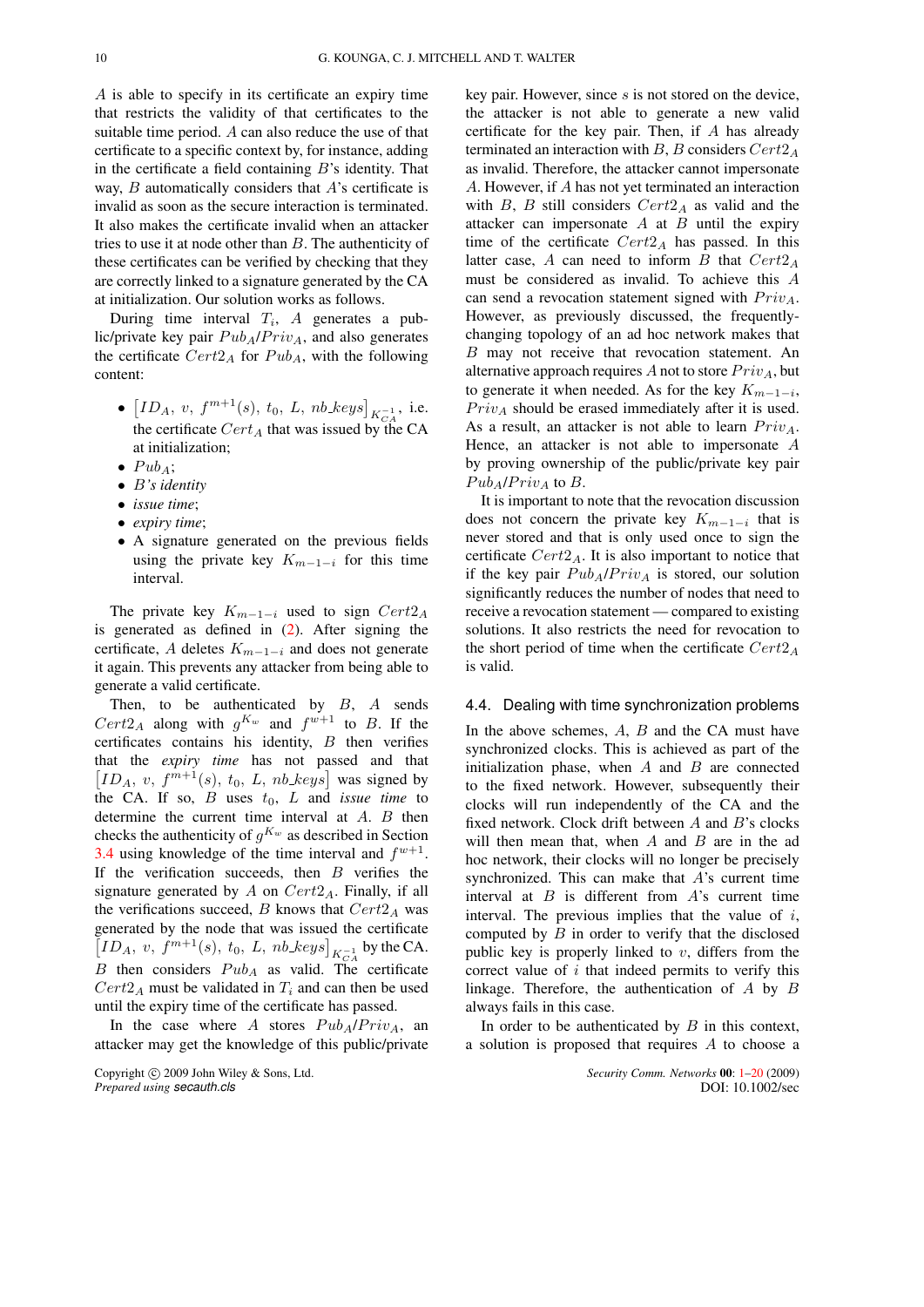<span id="page-10-0"></span>

Fig. 7. Taking into account the maximum authorized clock drift d in the mapping between keys and time intervals

parameter  $d$  to represent the maximum disparity that it tolerates between its clock and  $B$ 's clock. Then, during each time interval,  $A$  can disclose two public keys whose validity period starting time is separated by  $d$ , as represented in Figure [7.](#page-10-0) Each of the disclosed public keys has a validity time  $L$ . Therefore, the proposed solution allows  $B$  to use a valid public key during a time period  $(L + d)$ , i.e. during a time period increased by  $d$  compared to the case where only one public key is disclosed by  $A$ . The Figure [8](#page-11-1) illustrates how the proposed solution makes it possible for  $B$  to authenticate  $A$  as long as the clock drift between their clock is bigger than  $\theta$  and less than or equal to  $d$ . In that figure, when  $A$  is in the first time interval, it sends to *B* the public key  $g^{K_{m-1}}$ , whose validity period goes from time  $t = 0$  to time  $t = 1L$ , and the public key  $g^{K'_{m-1}}$ , whose validity period goes from time  $t = d$ to time  $t = L + d$ . Therefore, the proposed solution guarantees that at least one of the disclosed public keys allows  $B$  to authenticate  $A$  and to establish an authenticated session key with  $A$  in each time interval. If more than one key must be disclosed during a time interval, then the CA can specify it in the certificate using the parameter  $nb\_keys$ .

Compared to the case where  $A$  discloses one public key in each time interval, the proposed solution increases by a factor  $nb\_keys$  the number of computations that  $A$  has to perform in order to generate the public keys that it discloses to  $B$  in each time interval  $L$ . Therefore, the choice for the value  $nb\_keys$  must be a trade-off between computational costs and the practicability of taking into account large clock drifts. If the use of multiple keys in each time interval do impacts of the computational cost of the solution at  $A$ , it does not increases the computational costs at  $B$ , as  $B$  only needs to validate one public key, among the two disclosed one, whose validity period covers  $A$ 's current time at  $B$ . It may be suitable to add, in the message that  $A$  sends to  $B$ , in order to be authenticated, some fields making it possible for  $B$  to easily identify the validity period covered by each of the disclosed public keys.

Remark The computational cost of the key generation and validation solution is discussed in Section [6.](#page-15-0)

The security of the schemes given in Section [3](#page-2-0) increases when  $L$  becomes shorter. However, the shorter  $L$  is, the more precisely nodes need to be synchronized. Thus the choice for the value of  $L$  must be a trade-off between these two influences. Certain other constraints also apply to the value of  $d$ :

• If  $d$  is greater than  $L$ , then the solution defined previously does not guarantee that an authenticated session key can always be

Copyright  $\odot$  2009 John Wiley & Sons, Ltd. *Prepared using secauth.cls*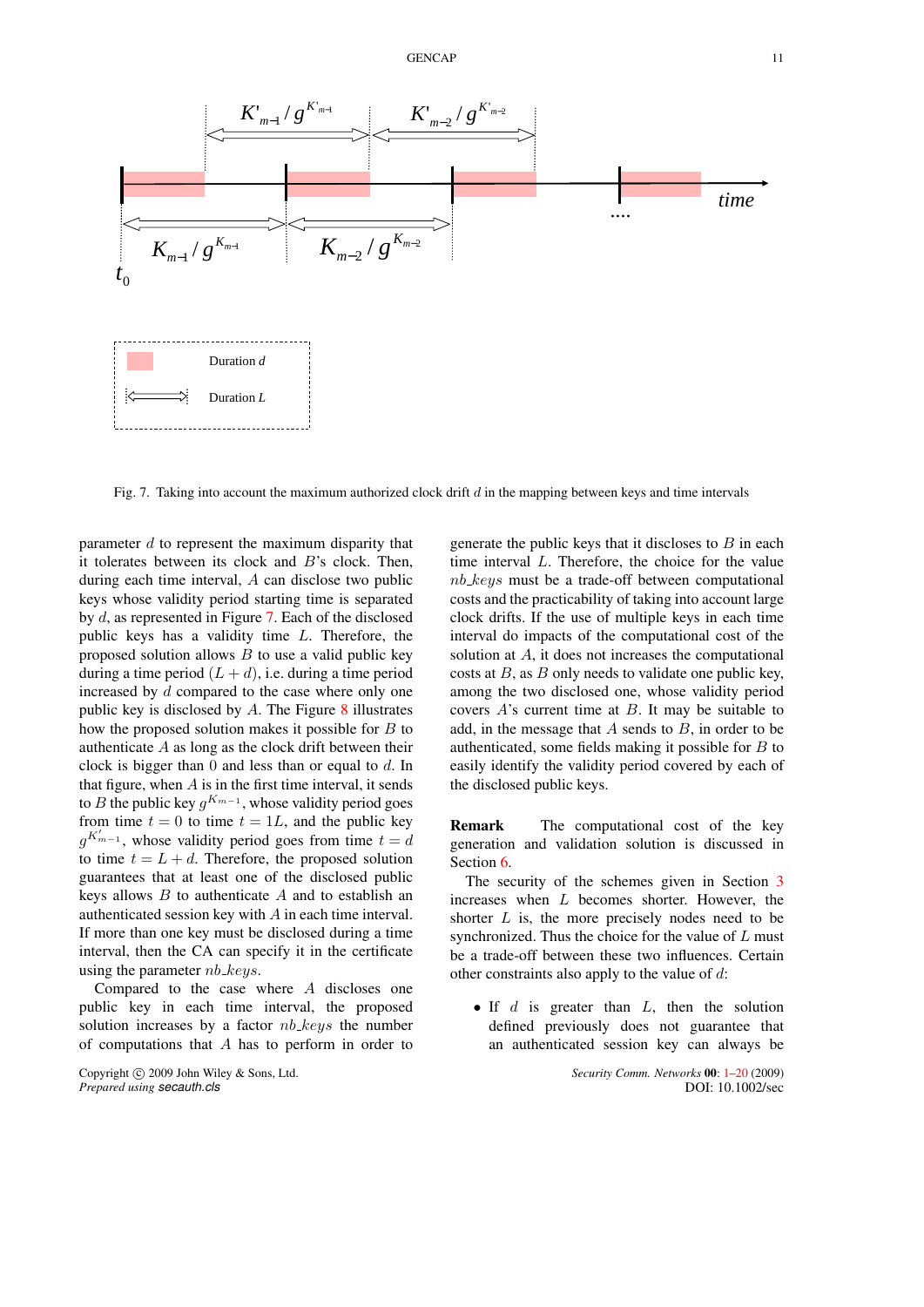<span id="page-11-1"></span>

Fig. 8. Effects of clock drift between  $A$  and  $B$ 

established between  $A$  and  $B$ , if a large disparity exists between their clocks. This, because the validity period of the two public keys disclosed by  $A$  can have validity period that do not necessarily cover  $A$ 's current time at  $B$ , as represented in Figure [9;](#page-12-0)

• If  $d$  is smaller than  $L$ , then the solution defined previously permits the establishment of an authenticated session key between  $A$  and  $B$  even when a disparity exists between their clocks. However, if  $d$  is too small, then  $A$ may not be able to establish an authenticated session key with all nodes with which it wants to exchange confidential messages.

Therefore,  $d$  must be smaller than  $L$  and must be chosen by  $A$  in such a way that  $d$  is as close as possible to the average existing difference between its clock and the clocks of other nodes in the network.

## <span id="page-11-0"></span>**5. Related work**

We structure the related work section following the key issue identified in the introduction, i.e. identity verification, certificate revocation and node compromise. Before going into detail we elaborate on the related work in the area of hash chains and hash chain based authentication.

## 5.1. Hash chains

One-way hash chains were introduced by Lamport [\[6\]](#page-18-5). The initial application was to prevent eavesdroppers from impersonating a client by replaying intercepted passwords to a server. A one-way hash chain is

Copyright  $\odot$  2009 John Wiley & Sons, Ltd. *Prepared using secauth.cls*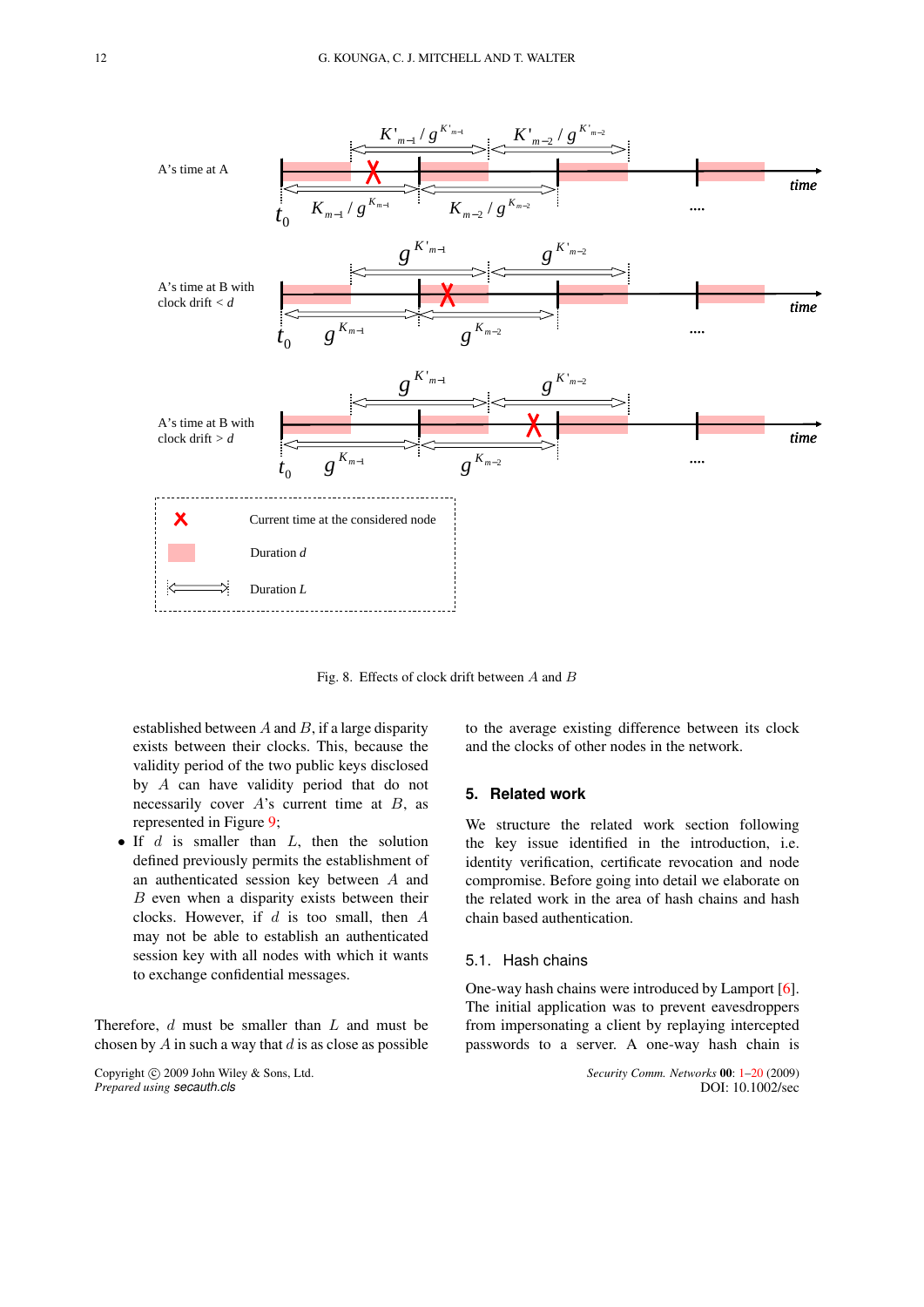<span id="page-12-0"></span>

Fig. 9. Effects of clock drift between A and B when  $d > L$ 

generated by a client by applying a cryptographic hash function  $f$  repeatedly to its secret  $s$ . Each element in the chain is a different password that the client can use at each new authentication. The passwords are linked to  $s$  and to each other by:

<span id="page-12-1"></span>
$$
K_i = f^i(s),
$$
  
\n
$$
K_{i+1} = f(K_i),
$$
  
\n
$$
K_j = f^{j-i}(K_i).
$$
\n(5)

where  $0 \le i \le m$ ,  $1 \le j \le m$ ,  $i < j$ , and  $f^j(K_i)$ means that the cryptographic hash function  $f$  is applied  $j$  times to  $K_i$ . For the *i*th authentication to the server the client uses the password  $K_{m-i}$ . Basically, our hash chain scheme builds on this scheme although the elements of the hash chain are different and it does not share the following drawback. The server authenticates the client by verifying that  $K_{m-i}$  is linked to  $K_{m-i+1}$ , i.e. the password used at the previous authentication, by the relation defined in [\(5\)](#page-12-1). Since cryptographic hash functions are computationally hard to invert, an attacker is not able to generate a valid password from a compromised one. However, as it is well known (see, for example, [\[11\]](#page-18-10)) this scheme is subject to server impersonation attacks. On the other hand, the solution proposed in this paper is not subject to these attacks because the client never discloses to the server a key that alone permits the server to impersonate the client towards another third party.

The TESLA broadcast authentication protocol [\[7\]](#page-18-6) relies on the previous scheme to authenticate sources of broadcast packets. However, the solution does not provide the means to bootstrap entity authentication. This must be provided by a regular data authentication system at session setup [\[7,](#page-18-6) [12\]](#page-18-11). But, as discussed later in this section, regular data authentication systems require a trusted party - e.g. a TTP or an entity known in advance - to be always reachable in order to allow the establishment of shared secret keys or the verification of certificates' validity. However, the foregoing cannot be guaranteed in ad hoc networks. Our solution does not have this limitation as it does not require nodes to interact with a third party in order to be able to authenticate and establish shared secret keys.

A solution to this bootstrapping problem is proposed in [\[5\]](#page-18-4), where a node has a number of

Copyright  $\odot$  2009 John Wiley & Sons, Ltd. *Prepared using secauth.cls*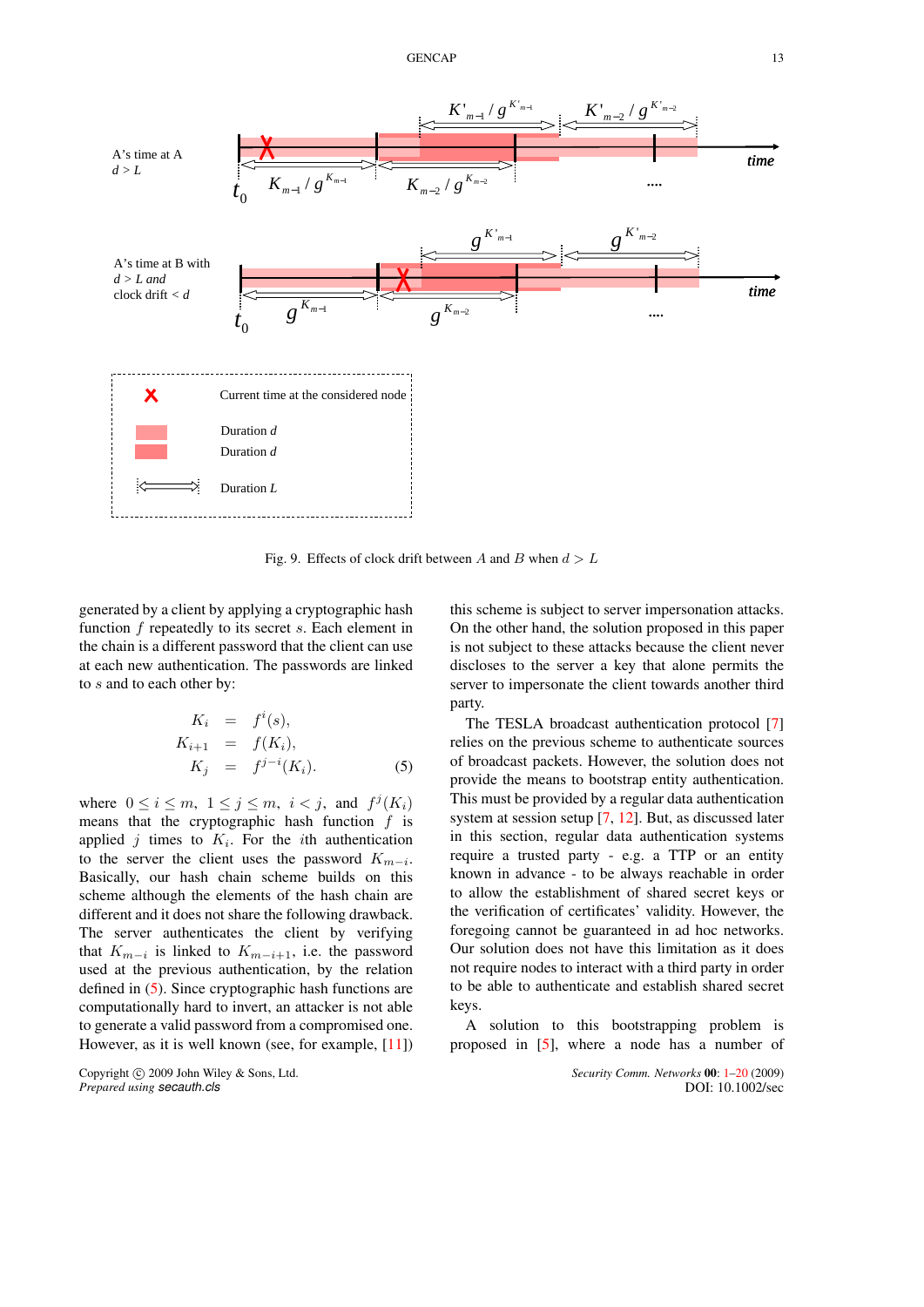certificates issued by a CA. Each certificate binds a node's identity to the commitment (the most recently generated key) of its one-way hash chain. More specifically, A chooses a secret key  $x_0$  that is the anchor of the chain. Given a secure cryptographic hash function h, a system parameter  $m > 1$ , and  $x_i = h^i(x_0)$  ( $i \ge 0$ ), then the last generated hash key  $x_{2m}$  from A's chain is contained in A's certificate. This certificate also contains the issue time and a random seed. A divides time into intervals of equal length  $L$ , where  $L$  is public, and assigns two keys of its one-way hash chain to each interval. During interval  $T_i$  ( $0 \le i \le m$ ), between times  $t = iL$  and  $t = (i + 1)L$ , A uses keys  $x_{2m-2i-1}$  and  $x_{2m-2i-2}$ <sup>[†](#page-13-0)</sup> from its chain to enable  $B$  to authenticate  $A$ .  $B$ can verify the correctness of these two values by first verifying the certificate to get a trusted copy of  $x_{2m}$ , and then iterating the cryptographic hash function the appropriate number<sup> $\bar{i}$ </sup> of times on the disclosed keys and comparing the result with the value  $x_{2m}$ . However, once  $x_{2m-2i-1}$  and  $x_{2m-2i-2}$ are disclosed, an attacker can replay them to an entity  $C$  to pretend it is  $A$ . To reduce this risk,  $B$ must ask  $A$  to use a certificate with a specific seed value. As a consequence, an attacker can only replay previously disclosed keys if it is asked by a verifying entity to present a certificate containing a seed already requested during the current time period or during the previous one. The scheme has the following interesting properties:

- Nodes only need to hold a single secret  $(x_0)$ ;
- ∙ Only a single public value needs to be included in the certificate;
- ∙ Knowledge of the keys released in previous time intervals does not reveal any information about keys used in later time intervals;

However, since keys must be disclosed to perform entity authentication, they cannot be used to establish a secure communications channel. This is a shortcoming that is overcome by our scheme as in our solution keys (from the hash chain) are not directly disclosed but instead used to generate public keys that are disclosed to perform entity authentication.

When they are used in ad hoc networks, existing hash chain based authentication solutions all have the

limitations discussed in the foregoing. To the best of our knowledge, our solution is the only one that has been proposed and that does not have these limitations.

#### 5.2. Identity verification

The goal of a certificate is to prove to a verifying principal that the binding between an identity and a key is authentic. It is achieved with the signature that a TTP or an introducer generates on a certificate if it contains a valid "identity-key" binding. By successfully verifying the validity of this signature, a verifying principal gains confidence that the certificate is authentic. To permit the authenticity of certificates to be verified in ad hoc networks three approaches have been proposed. Tounsi et al. [\[13\]](#page-18-12), Sanzgiri et al. [\[14\]](#page-18-13) and Weimerskirch and Westhoff [\[5\]](#page-18-4) propose solutions that rely on certificates issued in fixed networks. This permits certificates to be signed by some CAs that cannot be accessed in ad hoc networks. However, it does not permit nodes to be issued new certificates when they are in ad hoc networks, although this can be necessary. This is for instance the case when anonymity has to be provided  $[15]$ . This is an issue that is addressed by our solution as we discussed in Section [4.3.](#page-8-2)

In order to permit certificates to be issued in ad hoc networks, a proposed approach has been to adapt PKI. Zhou and Haas  $[16]$ , for instance, define a solution that exploits threshold cryptography [\[17,](#page-18-16) [18\]](#page-18-17) and that proposes to distribute the issue of certificates to  $n$ special nodes, called servers. However, even if there are more servers in the network than the number to contact in order to obtain a full signature, the dynamics of nodes do not guarantee that enough servers are always reachable. Luo et al. [\[19\]](#page-18-18) as well as Kong et al. [\[20\]](#page-18-19) solve this problem by distributing the CA's services to all nodes in the network without relying on an online TTP. However, as will be seen further below, these solutions have other limitations.

An alternative approach is to adapt PGP since PGP does not rely on a TTP to issue certificates. This is the approach used by Capkun et al. in  $[21]$  and Li et al. in [\[22\]](#page-18-21). In [\[21\]](#page-18-20), for instance, it is considered that nodes know their neighbors and always issue them certificates with valid user-key binding. All nodes that have signed a certificate are assumed to be honest and are trusted in the same way. However, there is no guarantee that nodes that are known in advance are always present in ad hoc networks, nor that nodes always behave properly. PGP does not rely on such an assumption. Known principals are not all trusted to

<span id="page-13-0"></span><sup>&</sup>lt;sup>†</sup>These are sent with the certificate containing  $x_{2m}$ .

<span id="page-13-1"></span><sup>‡</sup>The number of times the cryptographic hash function has to be applied to the disclosed values is time dependent. Indeed, since all entities are synchronized with the CA that issued their certificates, that number can be determined from the certificate issue time, the current local time, the number of keys disclosed in each time interval, and L.

Copyright  $\odot$  2009 John Wiley & Sons, Ltd. *Prepared using secauth.cls*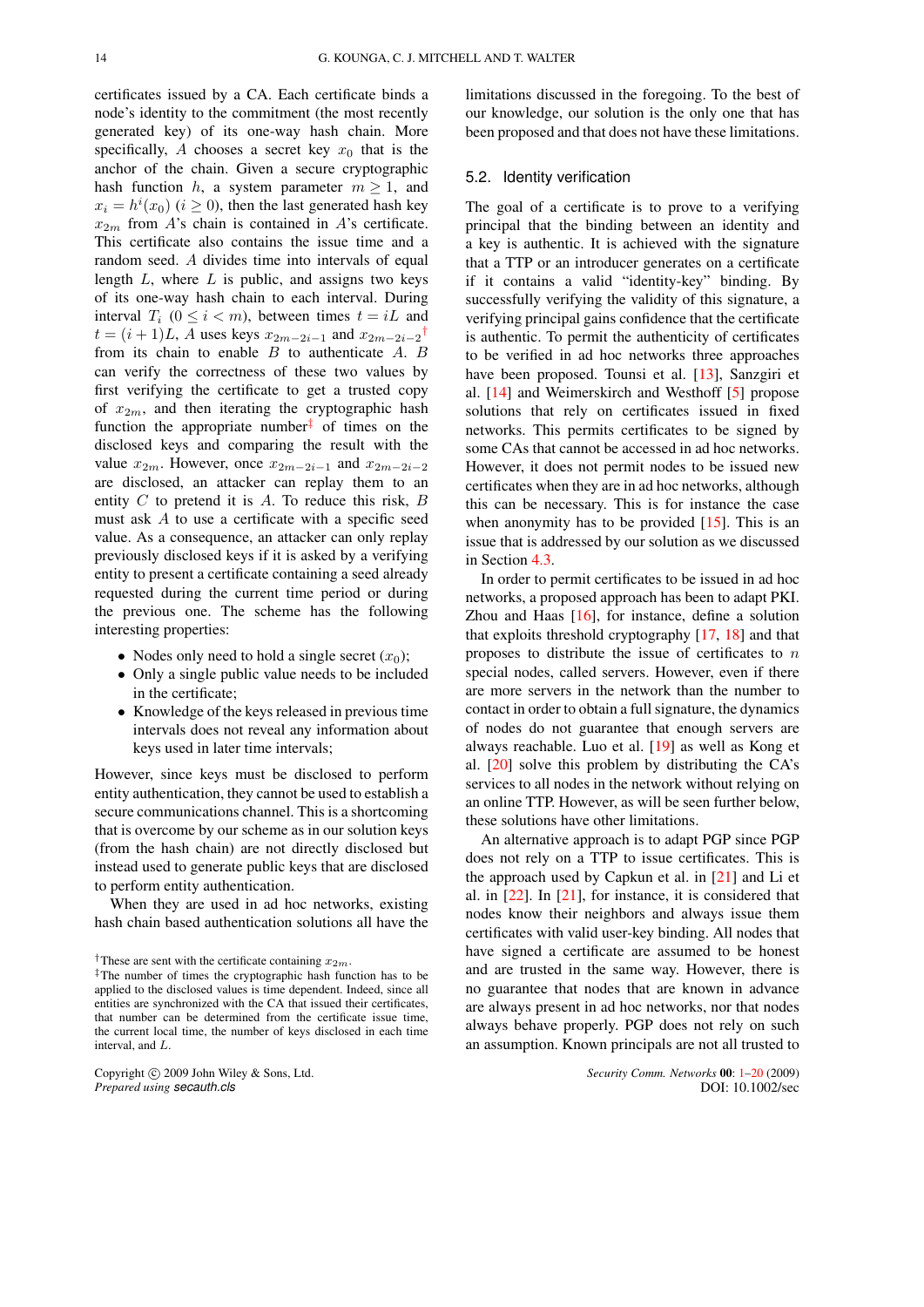properly validate "identity-key" bindings. Trust levels are used that differentiate fully trusted introducers from less trusted introducers. Furthermore, a trust depth is specified that defines whether the trust given to a principal can be propagated to the principals that this principal trusts. All these issues are avoided by our proposed solution.

Some solutions such as  $[16, 23, 24]$  $[16, 23, 24]$  $[16, 23, 24]$  $[16, 23, 24]$  $[16, 23, 24]$  do not explain how identities are validated at registration. Our solution does not require trust in any node in the ad hoc network. Without any validation, it cannot be guaranteed that a secure communication channels is established with the intended node when using a non-validated certificate or non-validated long term secret key. Luo et al. tackle this problem in [\[19\]](#page-18-18) by relying on human perception. However, if human perception is used in ad hoc networks, then only nodes operated by individuals that know each other are able to authenticate. Similarly, Stajano [\[25\]](#page-18-24) proposes a solution that relies on a physical and electronic contact to transfer the bits of the secret key from one node to another one. The imprinting has to be performed before entering the ad hoc network. Securely transmitting the bits of a secret key does not permit binding of a secret to a valid principal's identity.

Luo et al. alternatively propose in [\[19\]](#page-18-18) to rely on biometrics. However, the use of biometrics to validate identities also introduces concerns as during the enrollment process biometric characteristic has to be collected as a template [\[26\]](#page-18-25). The biometric templates of all principals that will have to be authenticated must be stored on the node. This imposes storage requirements on the node that are avoided by the proposed solution.

Deng et al. [\[27\]](#page-18-26) and Bohio and Miri [\[28\]](#page-18-27) propose the use of identity based encryption (IBE). IBE was first introduced by Shamir in [\[29\]](#page-18-28) but the first efficient IBE scheme was defined by Boneh and Franklin in [\[30\]](#page-19-0). It is a public key cryptosystem where public keys are arbitrary strings, which represent their owners' identities. The initial motivation for IBE was to eliminate the need for directories and certificates [\[31\]](#page-19-1). However, the private key generator (PKG), like the CA in a PKI, is a central entity whose access cannot be guaranteed in ad hoc networks. Therefore, the issue of identity based private keys in ad hoc networks present the same limitations as the issue of certificates in ad hoc networks.

The above analysis shows that solutions previously proposed to validate identities and to issue certificates in ad hoc networks introduce issues that remain unsolved but which are addressed by our proposed solution.

#### 5.3. Certificate revocation

Some solutions such as [\[16,](#page-18-15) [32\]](#page-19-2) do not define any method for managing revocation. Three approaches have been proposed in the literature to manage revocation and the distribution of revocation information in ad hoc networks. In this section we discuss these approaches. Time based revocation as allowed by IBE reduces the need for revocation. However, it does not necessarily make it disappear.

For example, if the validity period is rather long, e.g. a year, then the emitter may need to revoke its public key before the end of the year. In that case, the need for revocation is the same as that when normal certificates are used. But when the validity period is very short, then the need for revocation can be significantly reduced as in the solution discussed in this paper.

Another approach, used in [\[13,](#page-18-12) [14,](#page-18-13) [20,](#page-18-19) [21,](#page-18-20) [22\]](#page-18-21), relies on the emission of revocation statements, the storage of these statements by receiving nodes into CRLs and the exchange of these CRLs between nodes to spread the list of revoked certificates in the network. However, possible partitions in the network can prevent nodes from updating their CRLs.

Some solutions rely on advice from other nodes to evaluate the validity of a certificate. The solution proposed in [\[19\]](#page-18-18), for example, uses the monitoring of neighbors to detect misbehaving nodes whose certificates need to be revoked. This approach relies on the interpretation that nodes have of other nodes' behavior. Therefore, this approach can lead to situations where falsely detected nodes are isolated from the network.

In [\[33,](#page-19-3) [34\]](#page-19-4) an approach is used that is based on a trust evaluation mechanism which permits a node from a given cluster — a group of nodes — to authenticate a node from another cluster. In that approach, a certificate is deemed valid as soon as there is a majority of nodes that have sent positive recommendations for it. But since no solution is provided to permit nodes to verify the revocation status of a certificate, those nodes cannot know whether a certificate has been revoked or not. Therefore, the fact that a majority of nodes vouch for a certificate cannot prove its validity.

In summary, none of the approaches identified in this section and proposed in the literature guarantees that nodes in ad hoc networks never use certificates

Copyright  $\odot$  2009 John Wiley & Sons, Ltd. *Prepared using secauth.cls*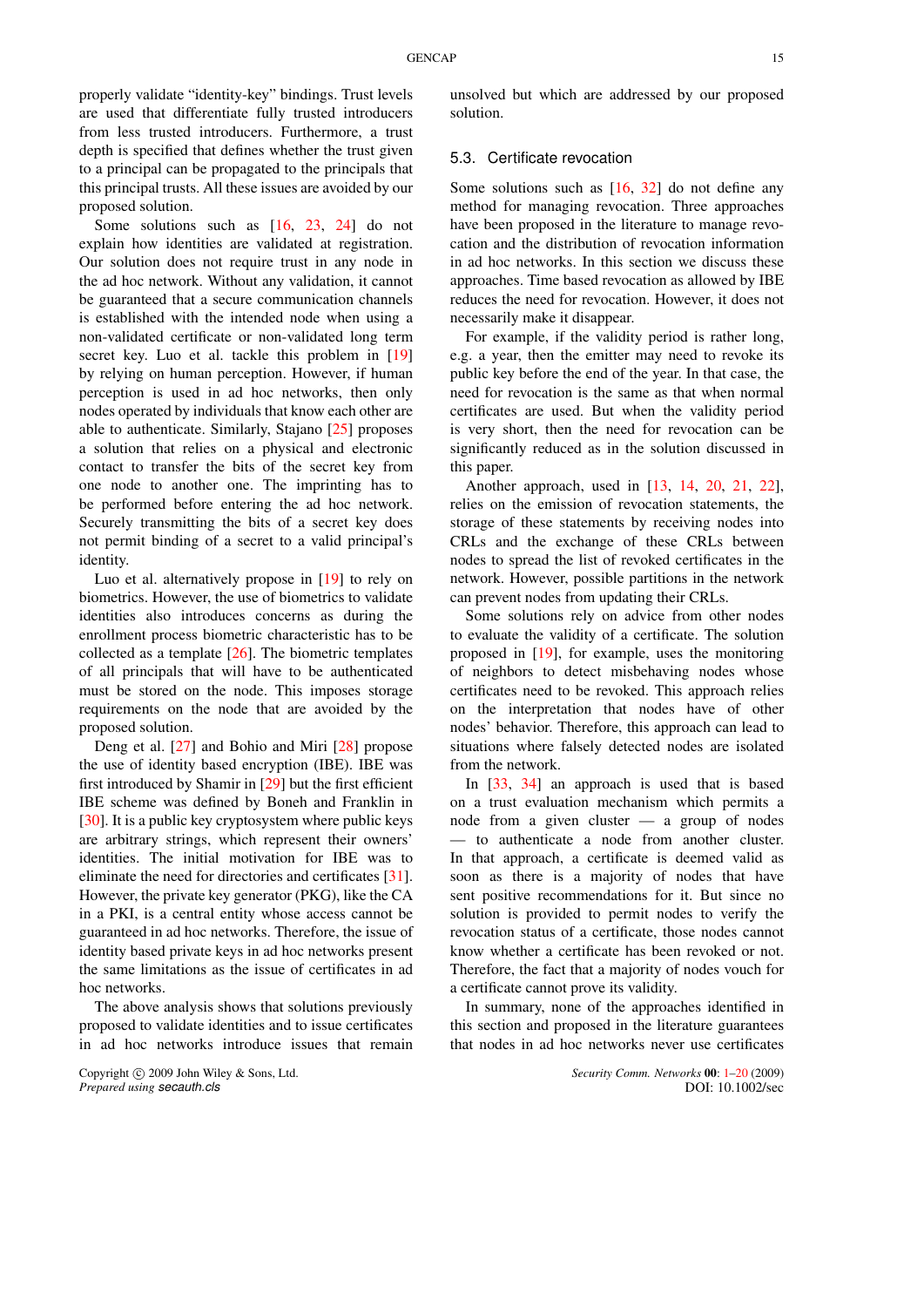that have been revoked. Our approach addresses the revocation implicitly as certificates and key pairs are short-lived. A node stops using a public key until a new key pair becomes available.

### 5.4. Node compromise

Note that of the above mentioned schemes, only that of Raya and Hubaux [\[15\]](#page-18-14) takes into account the lack of physical protection of mobile devices by explicitly protecting the public/private key pairs using tamperresistant hardware. However, as previously noted, such hardware is not available in every mobile device. We deal with this problem as the secret used to generate the hash chain is never stored on the mobile device but is erased after it is being used.

## <span id="page-15-0"></span>**6. Performance evaluation**

#### 6.1. Evaluation parameters

In order to evaluate the performances of our solution, that relies on the hash chain scheme, we implemented the hash chain scheme in Java and tested it on a PC as well as a mobile phone. The PC had the following system parameters:

- ∙ A 3.40 GHz Pentium 4 CPU;
- ∙ 1 GB RAM;
- ∙ Windows XP operating system.

The mobile phone had the following configuration:

- ∙ A 130 DMIPS ARM7 CPU;
- ∙ 80 MB memory;
- ∙ Symbian operating System 7.0S platform with J2ME Personal Profile.

The experimentation aimed at identifying whether our solution can be used for authentication and signature generation and verification.

We measured the maximum time needed by the devices to:

- Generate the private key  $K_{m-1}$  when  $m$ increases;
- Generate the public key  $g^{K_{m-1}}$  from  $K_{m-1}$ when  $m$  increases;
- Generate a digital signature with  $K_{m-1}$  when  $m$  increases;
- Verify a digital signature with  $g^{K_{m-1}}$  when m increases.

Copyright  $\odot$  2009 John Wiley & Sons, Ltd. *Prepared using secauth.cls*

<span id="page-15-2"></span>

Fig. 10. Duration of private key generation on the PC



Fig. 11. Duration of public key generation on the PC

We have not measured the time needed to verify a public key because this can be deduced from the time needed to generate a public key.

The parameters used for our experimentation are given in Table [IV](#page-21-1)<sup>[§](#page-15-1)</sup>.

#### 6.2. Results and comments

*6.2.1. Duration of public and private key generation*

<span id="page-15-1"></span>§To simplify the evaluation, we have chosen the same hash function for  $f$  and  $h$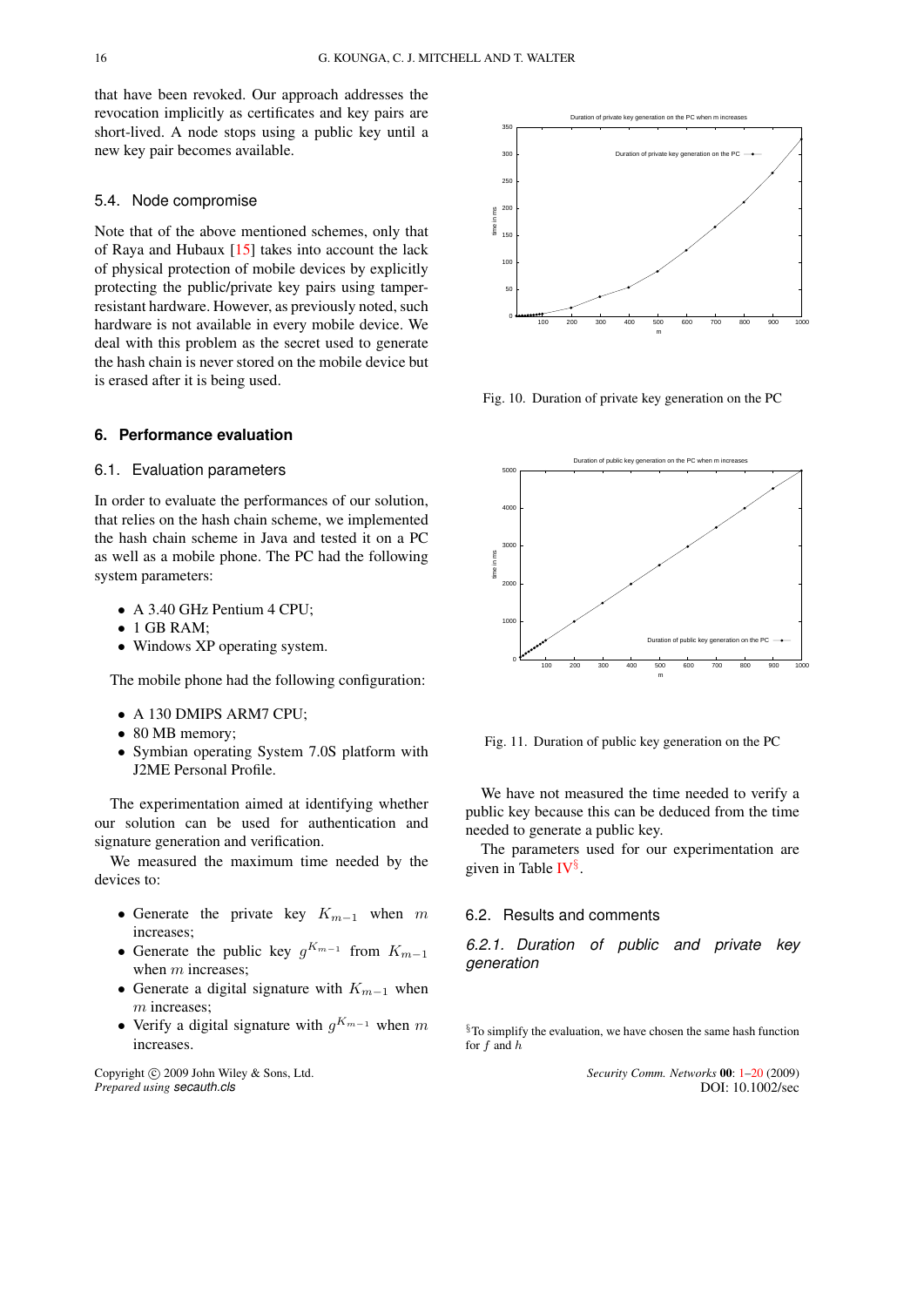

Fig. 12. Duration of private key generation on the mobile phone

<span id="page-16-0"></span>

Fig. 13. Duration of public key generation on the mobile phone

The generation of the private key is faster than the generation of the public key (see Figures [10](#page-15-2) – [13](#page-16-0) for the respective figures for the PC and the mobile phone). This is explained by the fact that the multiplication operation is less expensive than the exponentiation operation.

With much more CPU and memory resources than the mobile phone, the time needed by the PC to generate keys goes:

- ∙ From 0.5 ms to 327 ms for the private key;
- ∙ From 55 ms to 5 s for the public key.

Copyright  $\odot$  2009 John Wiley & Sons, Ltd. *Prepared using secauth.cls*

<span id="page-16-1"></span>

Fig. 14. Duration of signature generation on the PC

while the time needed by the mobile phone to generate keys goes:

- ∙ From 78 ms to 25 s for the private key;
- ∙ From 4.9 s to 472.6 s for the public key.

These results show that our solution can be used on any PC. They also show that our solution can be used on a mobile phone provided a suitable value is chosen for  $m$ .  $m$  must be defined based on the lifetime of the certificate issued by the CA and  $L$ . If, for instance, the CA issues an initial certificate that has a lifetime of one year and if node security policies require new key pairs to be used every week, then defining  $m = 52$  is sufficient.

Our results show that for  $m = 60$ , the time needed by the mobile phone to generate the keys are:

- ∙ 547 ms for the private key;
- ∙ 28.7 s for the public key.

Public key generation on the mobile phone is quite long (i.e. 28.7 s). However, the newest generation of mobile phones are equipped with CPUs offering much higher performance; for instance, the ARM11 MPCore CPU [\[35\]](#page-19-5) delivers up to 2600 DMIPS, i.e. 8 times more powerful than the mobile phone we used for our evaluation. This allows us to conclude that key generation and verification will be much faster with newer mobile phones.

#### 6.3. Signature generation and verification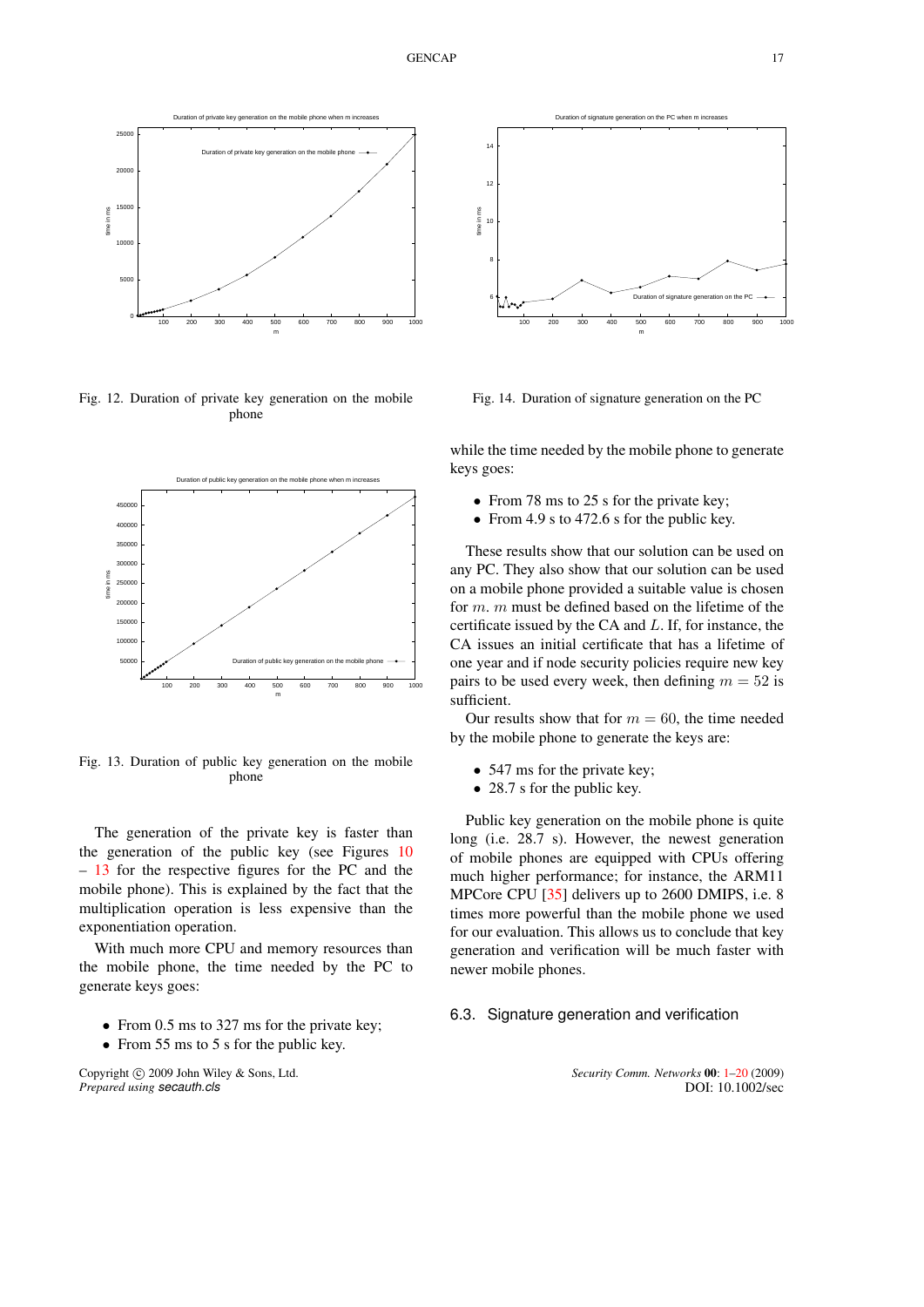<span id="page-17-1"></span>

Fig. 15. Duration of signature generation on the mobile phone

The time needed for signature generation and verification is important, since nodes may need to generate a digital signature to be authenticated or may need to verify a digital signature to authenticate other nodes. As shown in Figures [14](#page-16-1) and [15,](#page-17-1) the time needed for signature generation increases slowly when  $m$  increases. It takes less than 9 ms on the PC while it takes less than 750 ms on the mobile phone. The time needed for signature verification is almost stable as  $m$ increases. It takes less than 12 ms on the PC, while it takes less than 2s on the mobile phone. These results show that key pairs generated with our solution can be used for signature generation and verification on a PC as well as on a mobile phone.

#### <span id="page-17-0"></span>**7. Summary and Conclusions**

In an ad hoc networks, nodes may need to generate new public keys. At the same time, because of the absence of a permanent communication infrastructure, a CA that can issue certificates for these public keys may not be reachable. This can prevent the establishment of secure communication channels. Previously proposed solutions do not guarantee that identities contained in certificates are valid or, when they do, they either require that nodes store many certificates in advance or rely on neighbors to validate user-key bindings. However, the first approach may require a large storage space to be available, while, in the second approach, neighbors are not always able to verify a node's identity before certificate issue.



Fig. 16. Duration of the signature verification on the PC



Fig. 17. Duration of the signature verification on the mobile phone

In this paper we have defined a solution that permits nodes in ad hoc networks to generate, ondemand, a number of public/private key pairs and certificates without relying on their neighbors and without having to generate and store in advance all the keys and certificates that they may use in the future. The solution relies on a novel scheme that permits the verifiable binding of public/private key pairs to a single hash code, which existing solutions do not permit. Our solution has the nice property that public/private key pairs change over time. A hash chain is used to generate private keys and, from them, derive public keys. The verification of public

Copyright  $\odot$  2009 John Wiley & Sons, Ltd. *Prepared using secauth.cls*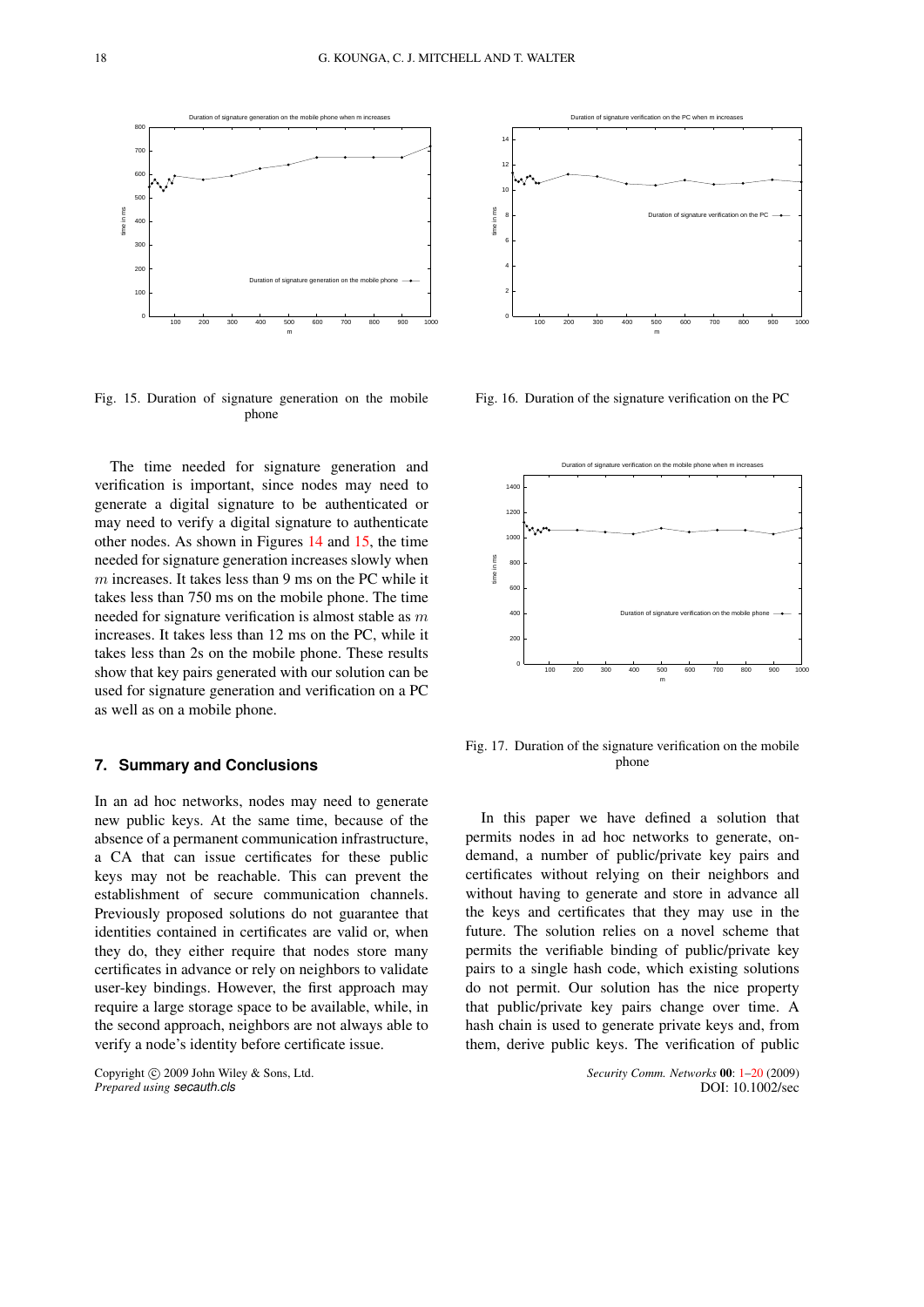keys is simple, and only requires the proving node to disclose the currently valid public key as well as a hash code. Using these disclosed values, the verifying node is able to assess the validity of the public key by linking it to the check value included in the proving node's certificate. Moreover, as shown by our performance evaluation, the approach is feasible for computationally limited devices such as mobile phones.

The security of the hash chain scheme depends on the protection of the secret value  $s$ . Given that  $s$  is never stored on the system, but is generated from a passphrase, biometric trait or other user-specific means when needed, then a compromised node can only be misused until the current public/private key pair expires, in the case where these private keys are stored on the system. When they are not, a compromised node can only be misused if the attacker succeeds in breaking a public key. However, because of the cryptographic properties of the basic elements used, including hash functions, hash chains and how public keys are derived, breaking either keys or hash functions is not possible (i.e. computationally infeasible).

#### **References**

- <span id="page-18-0"></span>1. Housley R, Polk W, Ford W, Solo D. Internet X.509 public key infrastructure certificate and certificate revocation list (CRL) profile. RFC 3280 April 2002.
- <span id="page-18-1"></span>2. Myers M, Ankney R, Malpani A, Galperin S, Adams C. X.509 Internet Public Key Infrastructure Online Certificate Status Protocol - OCSP. RFC 2560 June 1999.
- <span id="page-18-2"></span>3. Papadimitratos P, Haas ZJ. Proceedings of the scs communication networks and distributed systems modeling and simulation conference (cnds 2002). 2002; 193–204.
- <span id="page-18-3"></span>4. Hubaux JP, Buttyán L, Capkun S. The quest for security in mobile ad hoc networks 2001.
- <span id="page-18-4"></span>5. Weimerskirch A, Westhoff D. Identity certified authentication for ad–hoc networks. *SASN '03: Proceedings of the 1st ACM workshop on Security of ad hoc and sensor networks*, ACM Press, New York, NY: New York, NY, USA, 2003; 33–40, doi: http://doi.acm.org/10.1145/986858.986864.
- <span id="page-18-5"></span>6. Lamport L. Password authentication with insecure communication. *Commun. ACM* 1981; 24(11):770–772, doi:http://doi. acm.org/10.1145/358790.358797.
- <span id="page-18-6"></span>7. Perrig A, Canetti R, Tygar J, Song D. The TESLA Broadcast Authentication Protocol. *CryptoBytes* 2002; 5(2):2–13.
- <span id="page-18-7"></span>8. Merkle RC. A Digital Signature Based on a Conventional Encryption Function. *Advances in Cryptology — CRYPTO '87*, *Lecture Notes in Computer Science*, vol. 293, Pomerance C (ed.), Springer-Verlag, Berlin, 1988; 369–378.
- <span id="page-18-8"></span>9. Ellison C, Schneier B. Ten Risks of PKI: What You're Not Being Told About Public Key Infrastructure. *Computer Security Journal* 2000; 16(1):1–7. URL [http://](http://www.schneier.com/paper-pki.pdf) [www.schneier.com/paper-pki.pdf](http://www.schneier.com/paper-pki.pdf), accessed the 26 September 2009.
- <span id="page-18-9"></span>10. Diffie W, Hellman ME. New Directions in Cryptography. *IEEE Transactions on Information Theory* 1976; IT– 22(6):644–654.

Copyright  $\odot$  2009 John Wiley & Sons, Ltd. *Prepared using secauth.cls*

- <span id="page-18-10"></span>11. Mitchell CJ, Chen L. Comments on the S/KEY user authentication scheme. *ACM Operating Systems Review* October 1996; 30(4):12–16.
- <span id="page-18-11"></span>12. Perrig A, Song D, Canetti R, Tygar JD, Briscoe B. Timed Efficient Stream Loss-Tolerant Authentication (TESLA): Multicast Source Authentication Transform Introduction. RFC 4082 June 2005.
- <span id="page-18-12"></span>13. Tounsi M, Hamdi M, Boudriga N. A public key–based authentication framework for multi–hop ad hoc networks. *12th IEEE Mediterranean Electrotechnical Conference (MELE-CON 2004)*, vol. 2, 2004; 775–778.
- <span id="page-18-13"></span>14. Sanzgiri K, LaFlamme D, Dahill B, Levine B, Shields C, Belding-Royer E. Authenticated routing for ad hoc networks. *IEEE Journal on Selected Areas in Communications*, vol. 23, 2005; 598–610.
- <span id="page-18-14"></span>15. Raya M, Hubaux JP. The security of vehicular ad hoc networks. *SASN '05: Proceedings of the 3rd ACM workshop on Security of ad hoc and sensor networks*, ACM Press: New York, NY, USA, 2005; 11–21, doi:http://doi.acm.org/10.1145/ 1102219.1102223.
- <span id="page-18-15"></span>16. Zhou L, Haas ZJ. Securing ad hoc networks. *IEEE Network* 1999; 13(6):24–30, doi:http://dx.doi.org/10.1109/65.806983.
- <span id="page-18-16"></span>17. Desmedt YG. Threshold Cryptography. *European Transactions on Telecommunications*, vol. 5, 1994; 449–457.
- <span id="page-18-17"></span>18. Desmedt YG, Frankel Y. Threshold Cryptosystems. *CRYPTO '89: Proceedings of the 9th Annual International Cryptology Conference on Advances in Cryptology*, Springer-Verlag: London, UK, 1990; 307–315.
- <span id="page-18-18"></span>19. Luo H, Zerfos P, Kong J, Lu S, Zhang L. Self-securing ad hoc wireless networks 2002; :567–574.
- <span id="page-18-19"></span>20. Kong J, Zerfos P, Luo H, Lu S, Zhang L. Providing Robust and Ubiquitous Security Support for Mobile Ad Hoc Networks. *ICNP '01: Proceedings of the Ninth International Conference on Network Protocols*, IEEE Computer Society: Washington, DC, USA, 2001; 251.
- <span id="page-18-20"></span>21. Capkun S, Buttyán L, Hubaux JP. Self-organized public-key management for mobile ad hoc networks. *IEEE Transactions on Mobile Computing* 2003; 2(1):52–64, doi:http://dx.doi.org/ 10.1109/TMC.2003.1195151.
- <span id="page-18-21"></span>22. Li R, Li J, Kameda H, Liu P. Localized public-key management for mobile ad hoc networks. *In proceedings of the Global Telecommunications Conference 2004*, vol. 2, 2004; 1284–1289.
- <span id="page-18-22"></span>23. Pirzada AA, McDonald C. Kerberos assisted authentication in mobile ad-hoc networks. *ACSC '04: Proceedings of the 27th Australasian conference on Computer science*, Australian Computer Society, Inc.: Darlinghurst, Australia, Australia, 2004; 41–46.
- <span id="page-18-23"></span>24. Tsai YR, Wang SJ. Routing security and authentication mechanism for mobile ad hoc networks. *In proceedings of the IEEE 60th Vehicular Technology Conference*, vol. 7, 2004.
- <span id="page-18-24"></span>25. Stajano F. The Resurrecting Duckling – What Next? *Revised Papers from the 8th International Workshop on Security Protocols*, Springer–Verlag: London, UK, 2001; 204–214.
- <span id="page-18-25"></span>26. Newton EM, Woodward JD. Biometrics: A technical primer. *RAND*, 2001.
- <span id="page-18-26"></span>27. Deng H, Mukherjee A, Agrawal DP. Threshold and Identity-based Key Management and Authentication for Wireless Ad Hoc Networks. *ITCC '04: Proceedings of the International Conference on Information Technology: Coding and Computing (ITCC'04) Volume 2*, IEEE Computer Society: Washington, DC, USA, 2004; 107.
- <span id="page-18-27"></span>28. Bohio MJ, Miri A. An Authenticated Broadcasting Scheme for Wireless Ad Hoc Network. *CNSR '04: Proceedings of the Second Annual Conference on Communication Networks and Services Research (CNSR'04)*, IEEE Computer Society: Washington, DC, USA, 2004; 69–74.
- <span id="page-18-28"></span>29. Shamir A. Identity–based cryptosystems and signature schemes. *Proceedings of CRYPTO 84 on Advances in*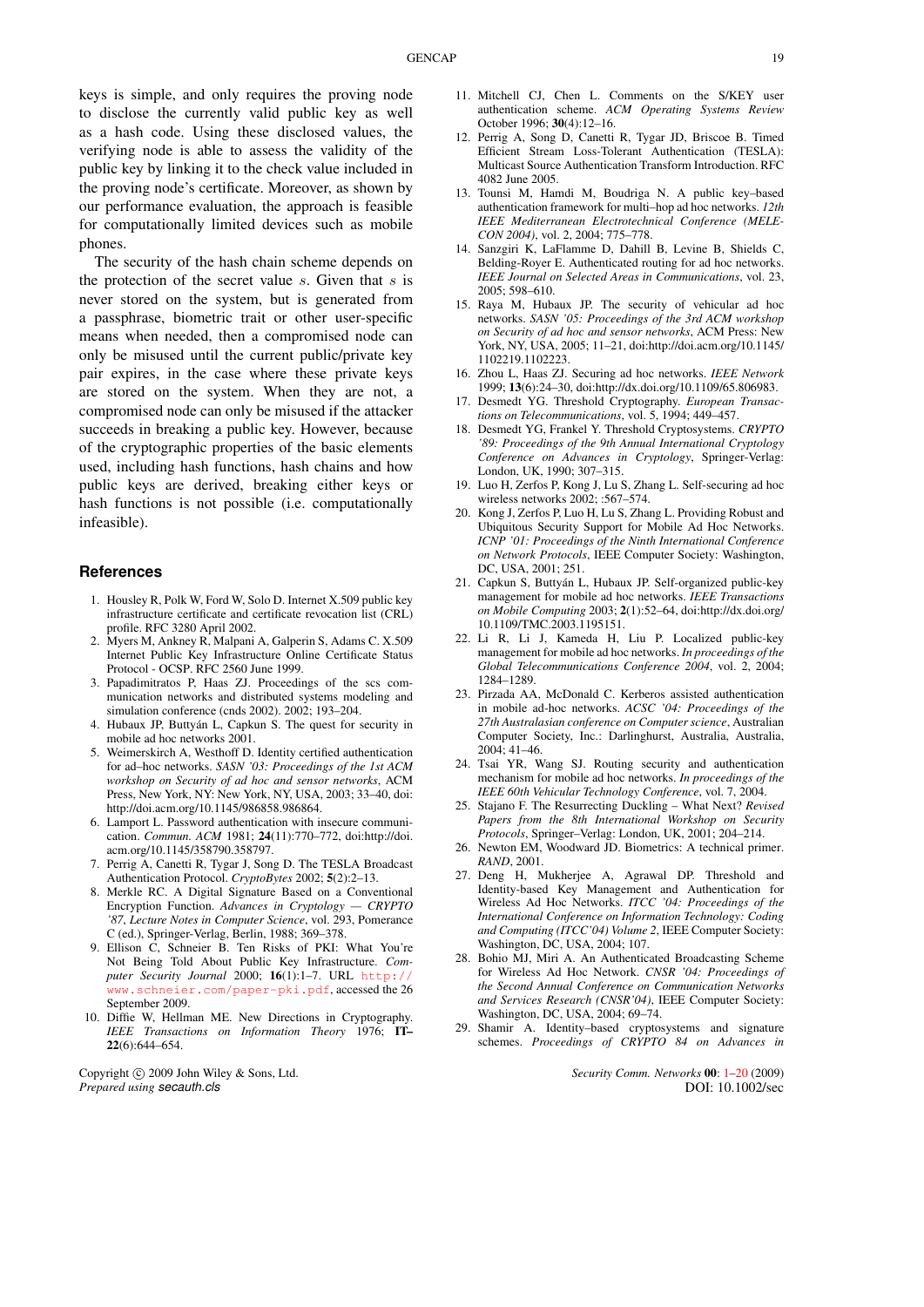*cryptology*, Springer–Verlag New York, Inc.: New York, NY, USA, 1985; 47–53.

- <span id="page-19-0"></span>30. Boneh D, Franklin M. Identity–Based Encryption from the Weil pairing. *SIAM Journal of Computing*, vol. 32, 2003; 586– 615.
- <span id="page-19-1"></span>31. Gagné M. Identity-Based Encryption: a Survey.  $RSA$ *Laboratories CryptoBytes*, vol. 6, 2003; 10–19.
- <span id="page-19-2"></span>32. Weimerskirch A, Thonet G. A distributed light–weight authentication model for ad–hoc networks. *ICISC '01: Proceedings of the 4th International Conference Seoul on Information Security and Cryptology*, Springer–Verlag: London, UK, 2002; 341–354.
- <span id="page-19-3"></span>33. Ngai E, Lyu M. Trust- and Clustering-Based Authentication Services in Mobile Ad Hoc Networks. *ICDCS Workshops*, 2004; 582–587.
- <span id="page-19-4"></span>34. Ngai E, Lyu M, Chin RT. An authentication service against dishonest users in mobile ad hoc networks. *Proceedings of the 2004 IEEE Aerospace Conference*, vol. 2, 2004; 1275–1285.
- <span id="page-19-5"></span>35. ARM11 MPCore. URL [http://www.arm.com/](http://www.arm.com/products/CPUs/ARM11MPCoreMultiprocessor.html) [products/CPUs/ARM11MPCoreMultiprocessor.](http://www.arm.com/products/CPUs/ARM11MPCoreMultiprocessor.html) [html](http://www.arm.com/products/CPUs/ARM11MPCoreMultiprocessor.html), accessed the 21 May 2008.

Copyright  $\odot$  2009 John Wiley & Sons, Ltd. *Prepared using secauth.cls*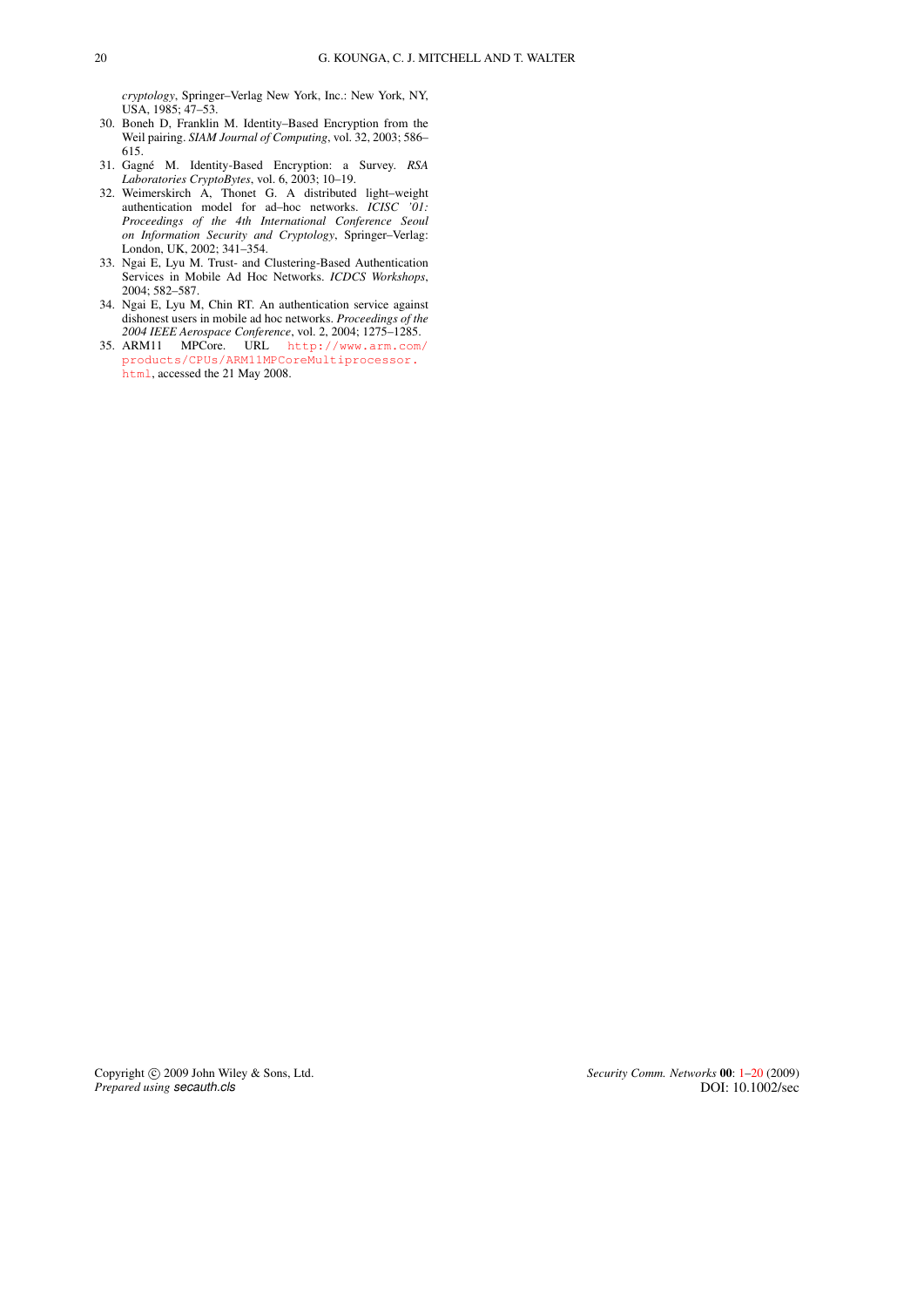Table I. Advantages of the schemes

<span id="page-20-1"></span>

| <b>Schemes</b>              | <b>Advantages</b>                                                                                                |
|-----------------------------|------------------------------------------------------------------------------------------------------------------|
| Very simple scheme          |                                                                                                                  |
|                             | • Only a single secret value needs to be retained;                                                               |
|                             | The certificate only needs to contains a single $\ell$ -bit hash code, v;                                        |
|                             | Knowledge of one public key does not reveal any information about the other public keys;                         |
|                             | • Knowledge of one private key does not reveal any information about the other private keys.                     |
|                             |                                                                                                                  |
| Improved simple scheme      | Same advantages as the very simple scheme. Compared to the very simple scheme, the communication cost is         |
|                             | reduced from m hash codes to $\log_2(m)$ hash codes.                                                             |
| Exponentiation-based scheme |                                                                                                                  |
|                             | • Only a single secret value needs to be retained;                                                               |
|                             | The certificate only needs to contains a single $\ell$ -bit hash code, v;                                        |
|                             | • Knowledge of one public key does not reveal any information about future public keys;                          |
|                             | • Only a public key and a certificate need to be sent to a communicating party.                                  |
|                             |                                                                                                                  |
| Hash chain scheme           | Same advantages as the exponentiation-based scheme. But compared to the exponentiation-based scheme, the hash    |
|                             | chain scheme additionally meets the requirement that knowledge of one private key does not on its own enable the |
|                             | computation of any other private keys.                                                                           |

## Table II. Fulfillment of requirements

<span id="page-20-0"></span>

| <b>Property</b>            | Very simple scheme | <b>Improved simple scheme</b> | <b>Exponentiation-based</b> | <b>Hash chain scheme</b> |
|----------------------------|--------------------|-------------------------------|-----------------------------|--------------------------|
|                            |                    |                               | scheme                      |                          |
| Single secret value        | Yes                | Yes                           | Yes                         | Yes                      |
| Linking key pairs by hash  | Yes                | Yes                           | N <sub>0</sub>              | Yes                      |
| function                   |                    |                               |                             |                          |
| Discrete logarithm-based   | Yes                | Yes                           | Yes                         | Yes                      |
| public key cryptosystem    |                    |                               |                             |                          |
| Unlinked private keys      | Yes                | Yes                           | N <sub>0</sub>              | Yes                      |
| Verification of public key | Yes                | Yes                           | Yes                         | Yes                      |
| against hash code          |                    |                               |                             |                          |

Copyright  $\odot$  2009 John Wiley & Sons, Ltd. *Prepared using secauth.cls*